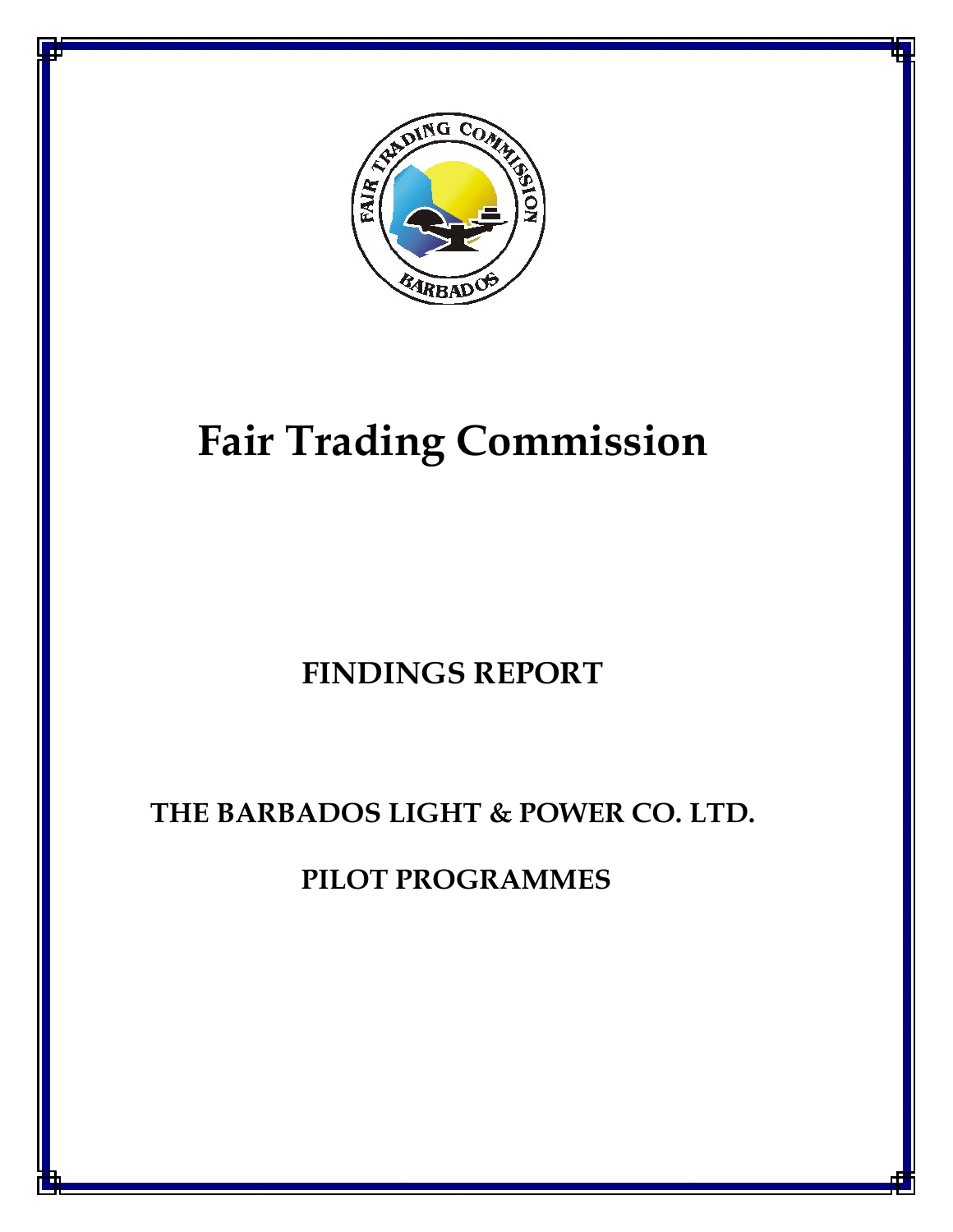#### **SUMMARY**

On May 8, 2009 the Barbados Light & Power Company Limited (BL&P), also referred to as "the Company", submitted an application for a review of its electricity rates. In its Memorandum on Proposed Tariffs, the Company proposed the introduction of three pilot programmes<sup>1</sup> relating to a Time-of-Use (TOU) Tariff, a Renewable Energy Rider (RER) and an Interruptible Service Rider (ISR). The Fair Trading Commission "the Commission" determined that these pilot programmes would not be dealt with at the rate review hearing but through a separate public consultation. The Commission is required to provide regulatory oversight over programmes which introduce new provisions, rates or terms of service to customers.

This paper outlines the Commission's findings with respect to the RER, the ISR and the TOU tariff. As a consequence of the Commission's decision on the BL&P rate application dated January 28, 2010 which removed ratchet billing from the demand charge of Large Power (LP) and Secondary Voltage Power (SVP) customers, the BL&P submitted on February 24, 2010 a revised TOU tariff proposal whereby the base energy off-peak rate was increased from \$0.044/kWh to \$0.062 kWh plus VAT.

*The Commission has reviewed all of the information submitted and is satisfied with the conditions under which the pilot programmes are being offered except for the duration. The Commission advises the BL&P that the pilot programmes should be undertaken for no more than two years from the date of implementation which should be no later than July 1, 2010.* 

<sup>&</sup>lt;sup>1</sup> Appendix 2 provides a brief description of the pilot programmes as proposed by the BL&P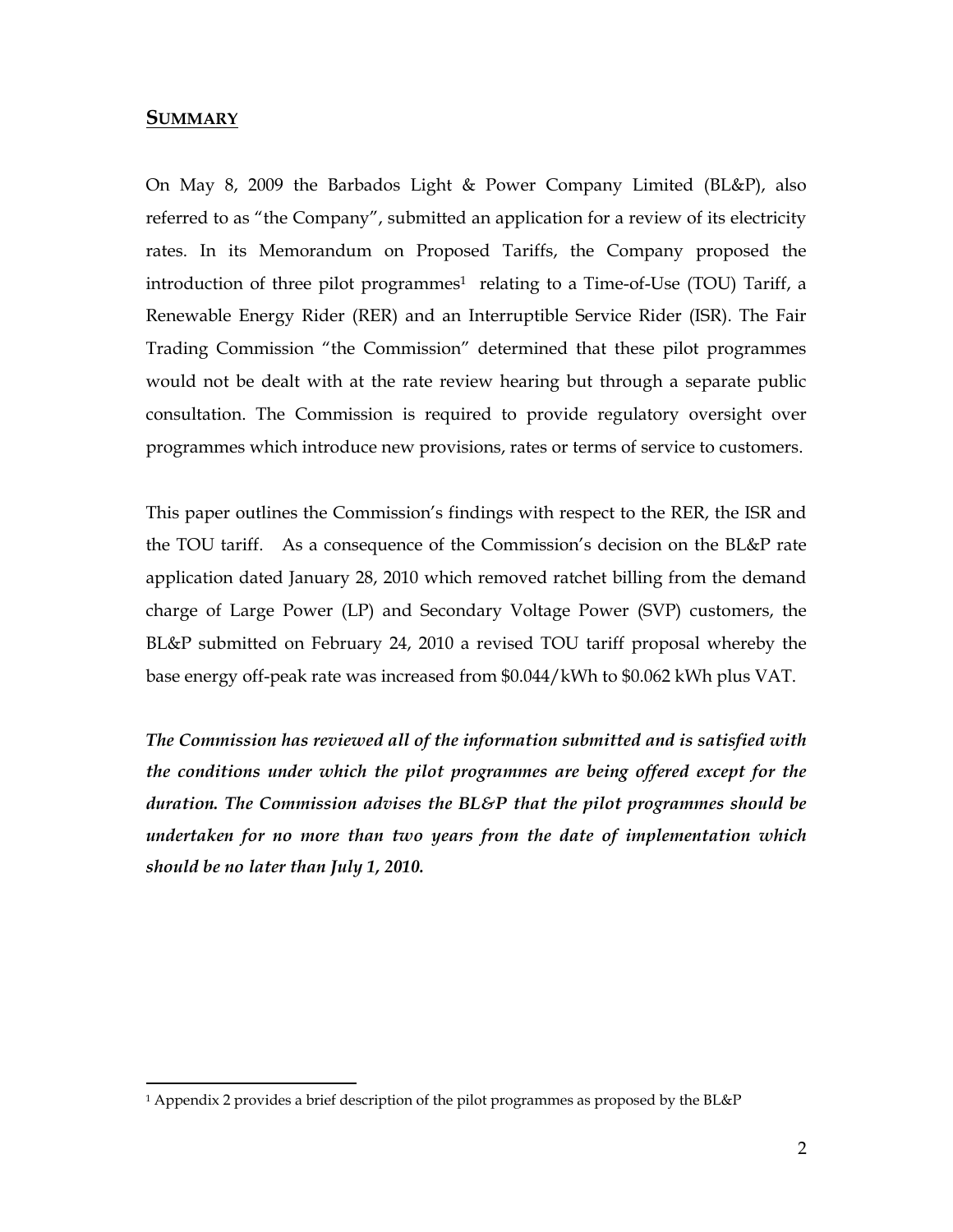## **PUBLIC CONSULTATION**

The BL&P proposed to implement the three aforementioned programmes on a pilot basis for a period of three years so as to gather information on their operational, financial and technical feasibility before determining whether the Company would implement these schemes permanently.

A consultation paper on the pilot programmes was issued on October 21, 2009 and an oral session was convened on November 20, 2009 at the Lloyd Erskine Sandiford Centre to allow all interested parties to comment on the pilot programmes.

Written responses were received from Ralph Dungan, Zenith Green Energy and Hallam Hope. Ralph Dungan, Hallam Hope, Dr. Erskine Simmons, Malcolm Gibbs-Taitt, Iain Edghill and Nigel Hoyte offered verbal submissions. Questions were raised by the Commission's staff and other attendees at the oral session. A summary of the issues raised is provided at Appendix 1.

Generally, respondents to the consultation paper dealt mainly with the Renewable Energy Rider. Discussion was focused on its feasibility, comparisons to renewable energy initiatives in other jurisdictions and to local established projects. The financial requirements and proposed credit were also discussed at length.

**Requirements/Contracts** - The Requirements for Grid Interconnection of Renewable Generation, the Renewable Energy Power Purchase Agreement and the Renewable Energy Interconnection Agreement contracts were reviewed by the Commission's legal department and recommended amendments were submitted to the BL&P. The BL&P has amended the documents to the Commission's satisfaction.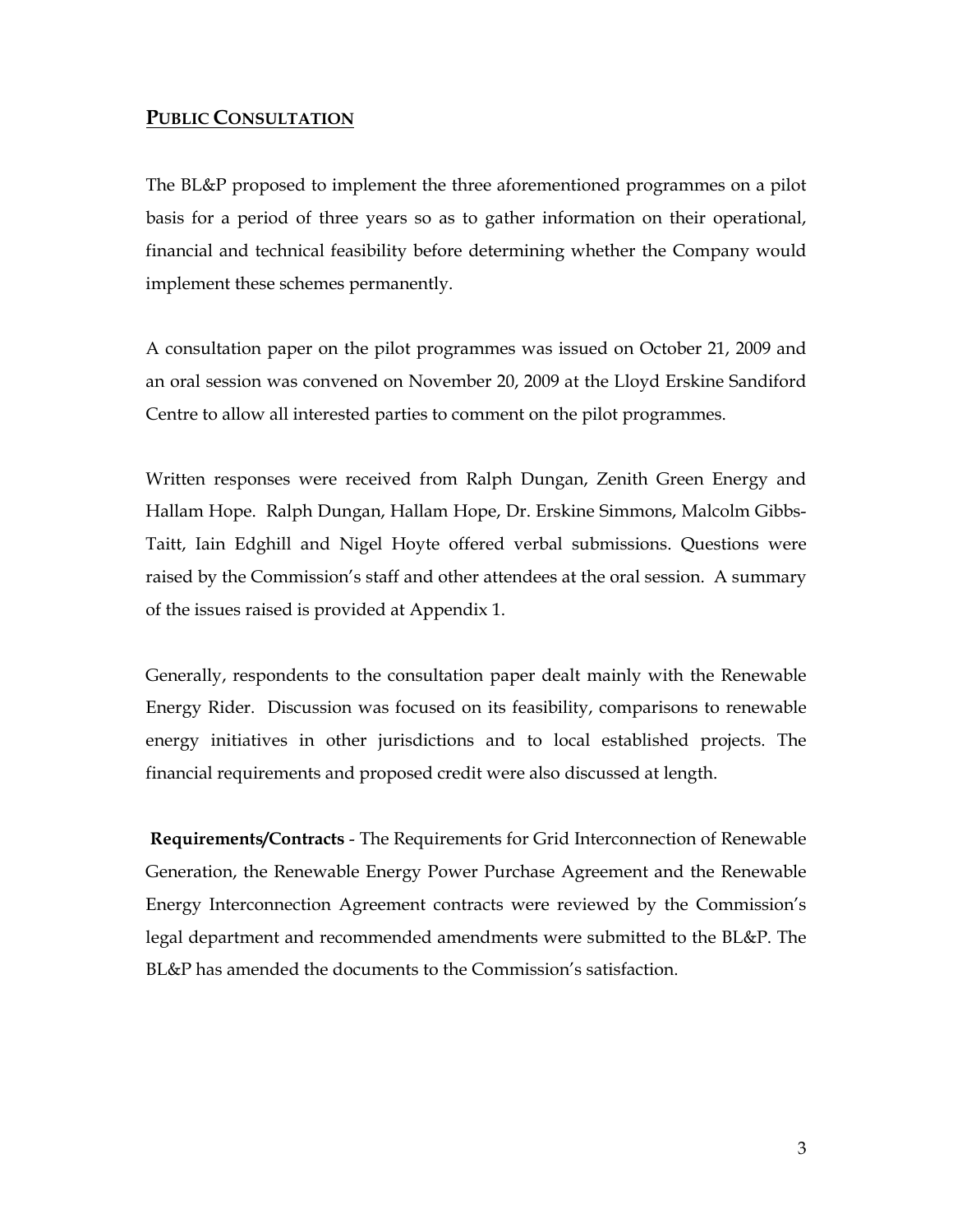#### **LEGISLATIVE FRAMEWORK**

Section 3(2) of the Utilities Regulation Act CAP. 282 (URA) seeks to protect the interests of consumers by ensuring that service providers supply to the public service that is safe, adequate, efficient and reasonable. In keeping with section 4 (4) of the Fair Trading Commission Act, the Commission executed its functions under subsection  $3(a)$ , (b), (d) and (f) by consulting with service providers, representatives of consumer interest groups and other parties that have an interest in this matter.

#### **COMMISSION'S FINDINGS**

#### **Sample Size**

The major issues raised with respect to all of the proposed pilot programmes related to sample size and pilot duration.

For the **ISR** the Company proposed that a maximum of 20 customers from the SVP and LP class should take part in the ISR pilot and cited risks, in terms of potential lost revenue, as one of the main reasons for the small sample. Many respondents were of the view that the proposed sample size is too small. The LP class consists of 180 customers while the SVP class has 4,605 customers.

The Commission sought information from the Company on the number of customers that would be eligible for participation given the eligibility criteria for the ISR pilot. The information provided by the Company showed that the number of eligible customers varied depending on whether 2008 or 2009 information was used and whether the customers were able to reduce to a Firm Demand Level (FDL) of 30% of peak demand for the last 12 months or to a FDL of 0 kVA. In either of these scenarios the number of customers was less than 100 customers from the SVP and LP class.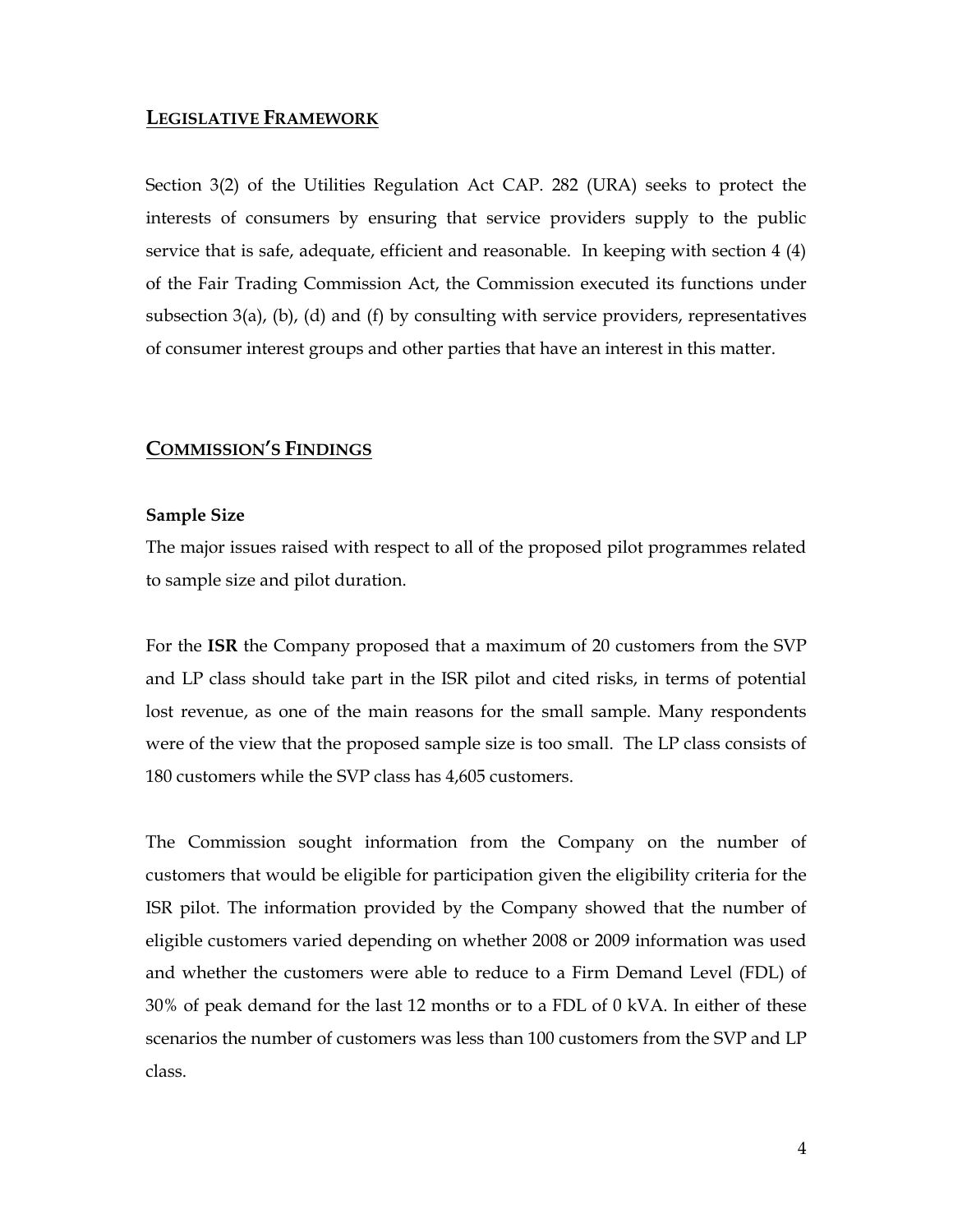The Commission recognises that not all of the eligible customers would be willing to participate in the ISR pilot due to several factors including:

- Inability to provide alternative power
- Possible risk of equipment damage during change-over if there are problems synchronising the systems
- Inconvenience to operation (manufacturing, hotel, etc.)

The Commission also considered the risk of the BL&P losing revenues if there were errors in assumptions that the Company used to estimate the credit and is of the view that a small sample size will limit this risk.

# *The Commission considers that the ISR sample size of 20 is acceptable given the number of eligible consumers.*

The sample size proposed for the **RER** is 200. Some concern was also expressed about this number and more specifically on how the various classes will be apportioned. The Company has indicated that it is amenable to either increasing the total number of participants or instituting a quota for each class of customer to ensure that all customer classes are adequately represented.

The Commission supports the promotion of the use of renewable energy systems and respondents believe that there is the possibility that this pilot RER may be oversubscribed*.* The pilot will allow for the evaluation of how distributed generation can be accommodated in what is now a centralised generating system*.* Any increase in the sample size to facilitate the interests of respondents has to be balanced against having a smaller sample which facilitates better analysis and management of any safety and technical issues that may arise. Additionally the Commission recognises that any increase in the number of participants in this pilot will negatively impact the Company's revenue requirement. This was not accounted for in the rate application.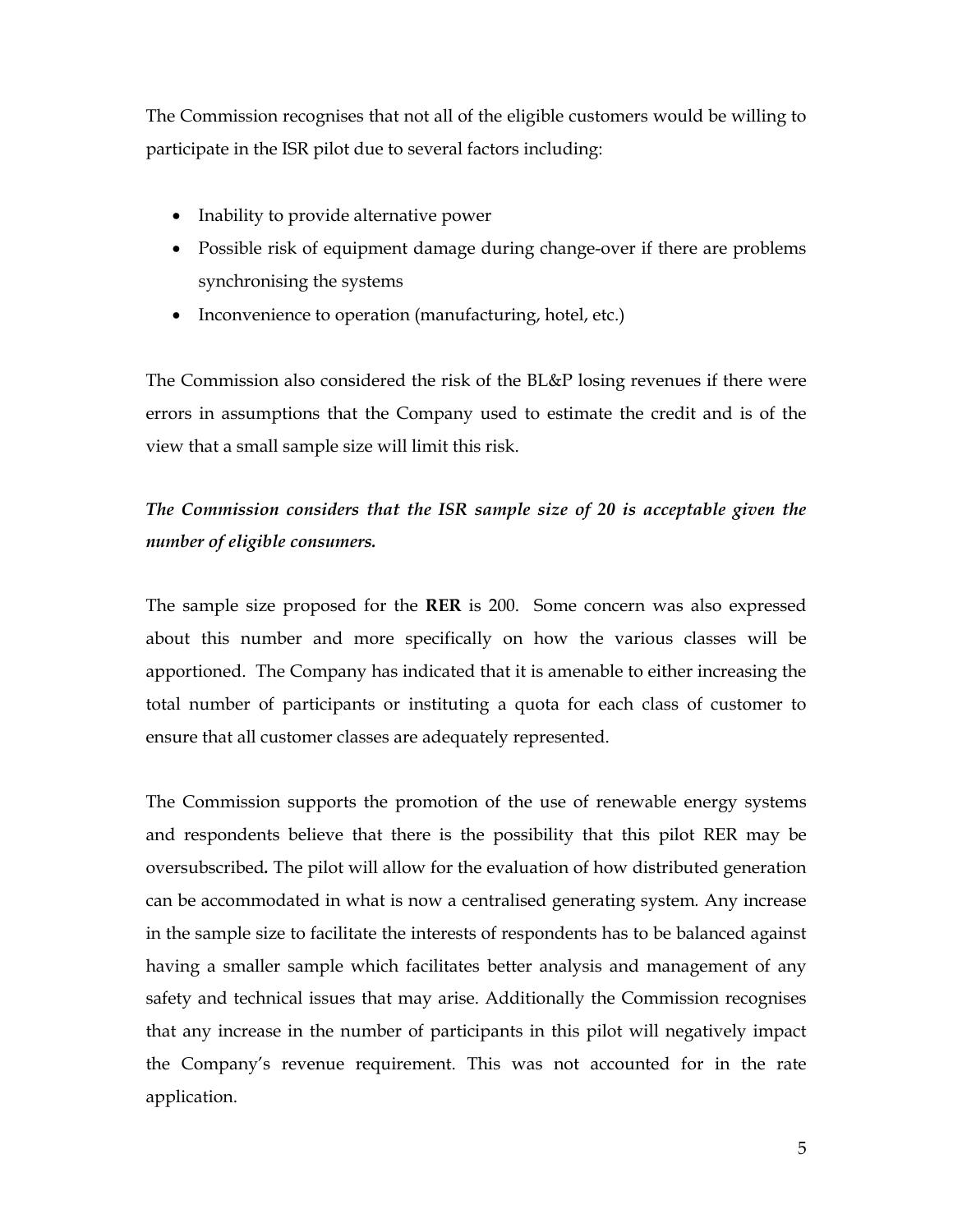*The Commission is satisfied with the proposed sample size for the RER but has no objection to the Company increasing the sample size. The Commission advises that the Company should institute a quota for each class of customer to ensure that all customer classes are adequately represented.* 

The **TOU tariff** is only available to Large Power customers and the sample size for this tariff is 30. One respondent was of the view that the number of large power customers allowed to participate should be significantly increased. There are currently 181 customers in the LP class.

*The Commission considers that the TOU sample size of 30 is acceptable given that the total number of eligible Large Power customers is 181.* 

#### **Pilot Duration**

The time frame put forward for the pilot programmes is three years. This duration was queried by many respondents who believed that it was too long. Those that have practical experience with photovoltaics have called for the immediate implementation of the RER programme on a permanent basis. Respondents were also of the view that a one-year contract for the RER pilot was too short considering the level of financial investment needed for a renewable energy system.

The Commission acknowledges that renewable initiatives are not new and are currently being utilised in other jurisdictions. However the peculiarities of the Barbados environment will be assessed through these pilot programmes.

The contracts state that the agreements may go to the end of the pilot period but must be for at least one year. The Commission considers that it is acceptable to have the pilot contract period commensurate with the duration of the pilot as it is a research project with a finite time frame.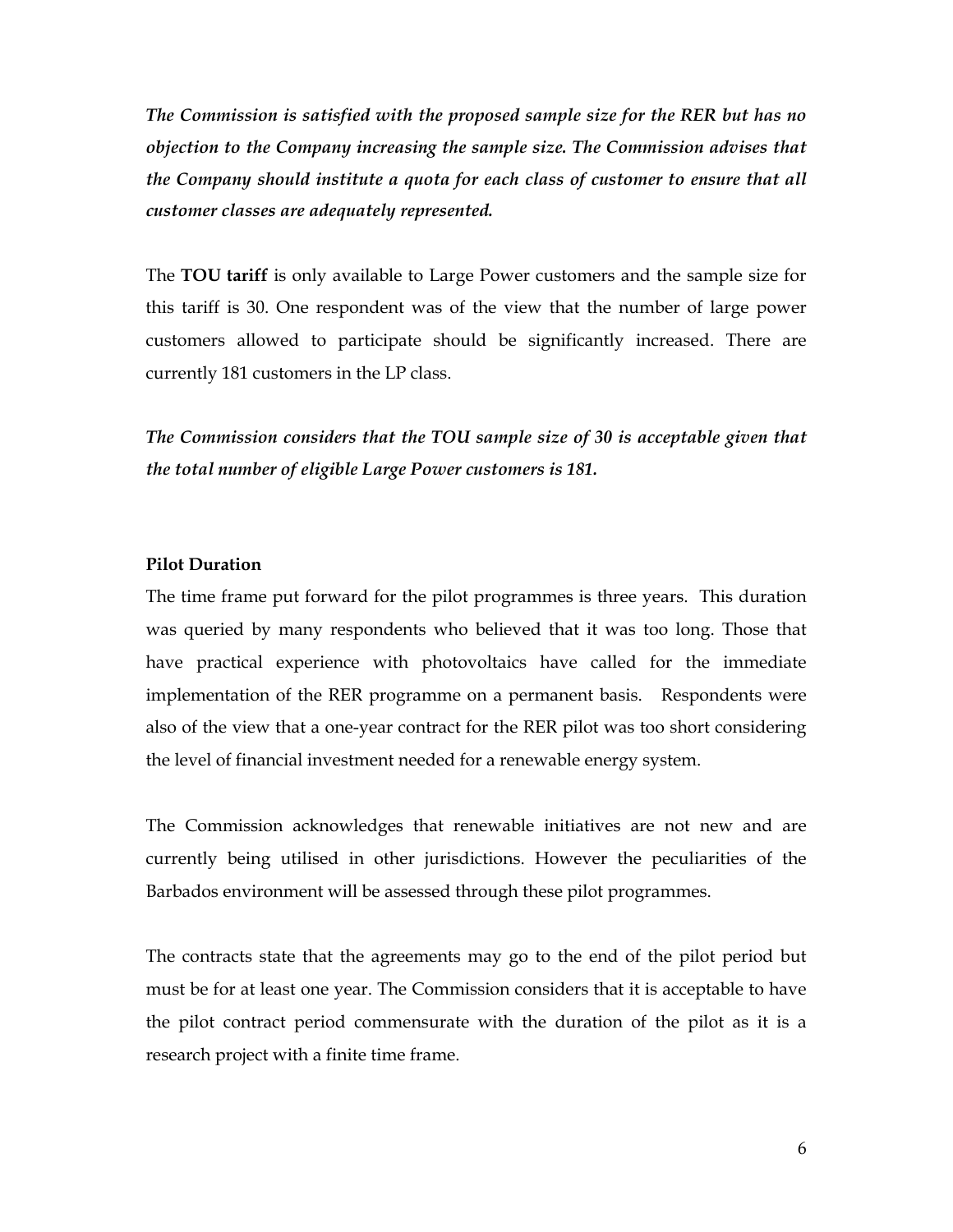It appears that while at this time the BL&P is seeking to gather information based on consumers that are currently utilising renewable energy, it is not seeking to exclude customers who subsequently install renewable energy systems. On completion of the pilot and it is determined that the programme should be implemented on a permanent basis the Commission expects that the Company will make an offer of an extended contract period that is in line with those used in other jurisdictions which have this type of distributed renewable energy generation.

 The Company has stated in Schedule K of its Application that the approved RER would continue for participating customers after the pilot programme has been completed so as not to compromise their investment decisions. The Company advised the Commission that for customers who have invested in equipment for the RER *" the Company does not propose to withdraw the connection but to continue the pilot in any requisite modified format based on the results of the pilot and approval of the FTC*."

*The Commission advises that the experimental period should be undertaken for no more than 2 years from the date of implementation of the pilot programmes which should be no later than July 1, 2010.* 

#### **Compensation**

Many respondents were concerned about the level of compensation being offered to RER participants. One respondent suggested that the customer should be compensated for all the renewable energy that is generated, not only the excess that is fed to the grid. Another suggestion was that compensation should be based on the avoided cost of generation as opposed to avoided fuel cost only. One respondent expressed the view that the proposed Renewable Energy Rider will not adequately compensate for investment in photovoltaic systems.

The proposed RER is 1.8 times the Fuel Clause Adjustment (FCA) or \$0.315 per kWh, whichever is greater. In response to the Commission's request for the Company to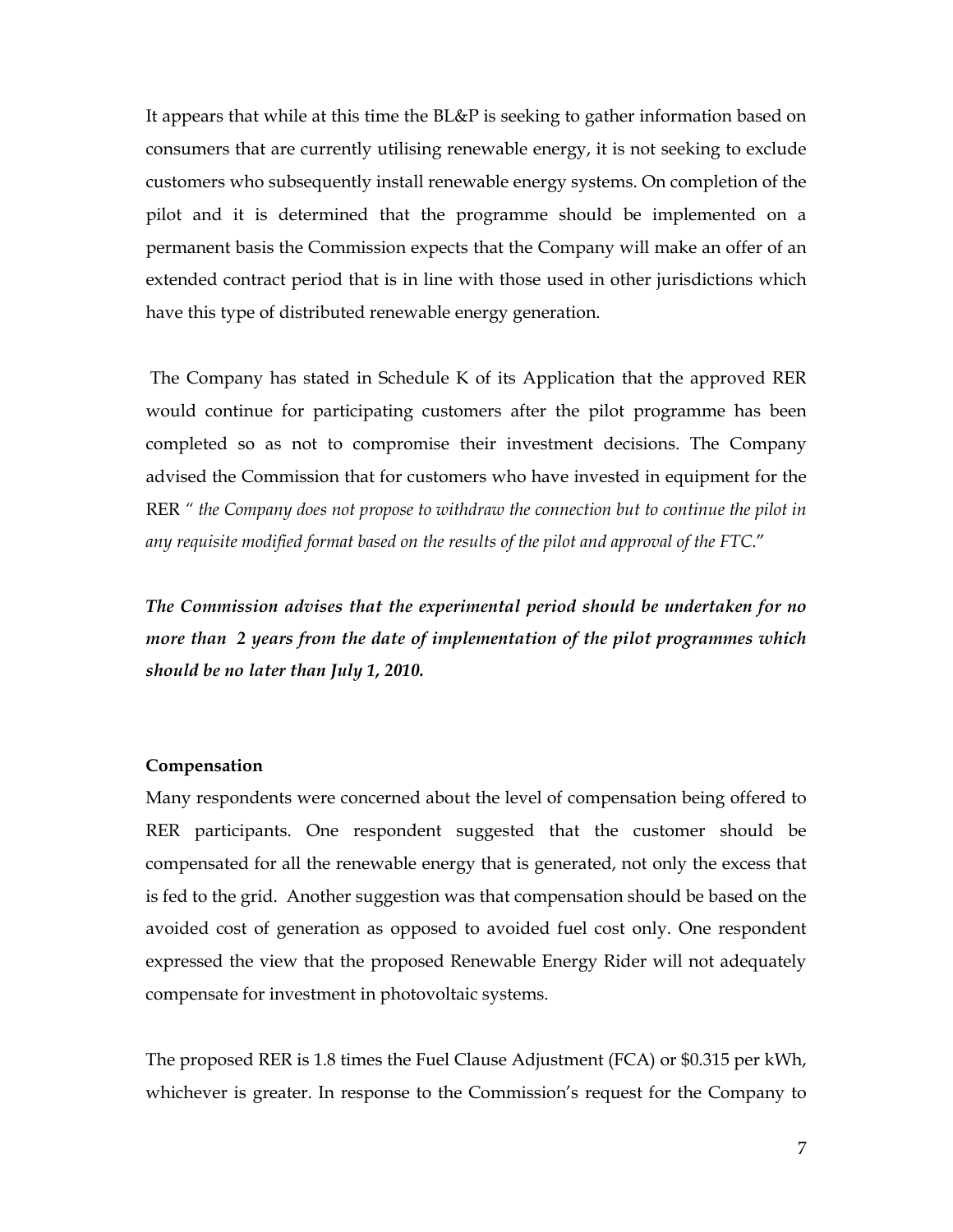show the basis of the credit, the Company advised the Commission that using actual generation figures it compared the estimated fuel cost avoided by renewable sources with the average fuel cost over a period from May 2008 to March 2009. The fuel clause adjustment was used as a proxy for the average fuel cost. The Company noted that in countries where higher payments are made there are often subsidies provided by government or levies paid by all customers to support the renewable initiative.

*The Commission recognises that the credit is not expected to compensate for investment. The Commission accepts that the rate of compensation proposed for the RER which is based on avoided fuel costs is an appropriate and sound methodology. The Commission will monitor the avoided fuel cost factor during the pilot programme.*

#### **Size of Individual Installations**

The RER size restrictions of 5kW for Domestic Service, General Service and Employee Service and 50 kW for Secondary Voltage Power, Large Power and Time of Use tariffs was debated. The Commission is aware that the existing electrical grid was designed for the distribution of electricity from central generating stations with power being delivered to customers via small step-down transformers. The Company advised that transformers are unable to automatically adjust voltage and therefore would be unable to cope with the potentially high voltages being fed to the grid at dispersed points.

*The Commission has no objection to the size restrictions on individual installations.*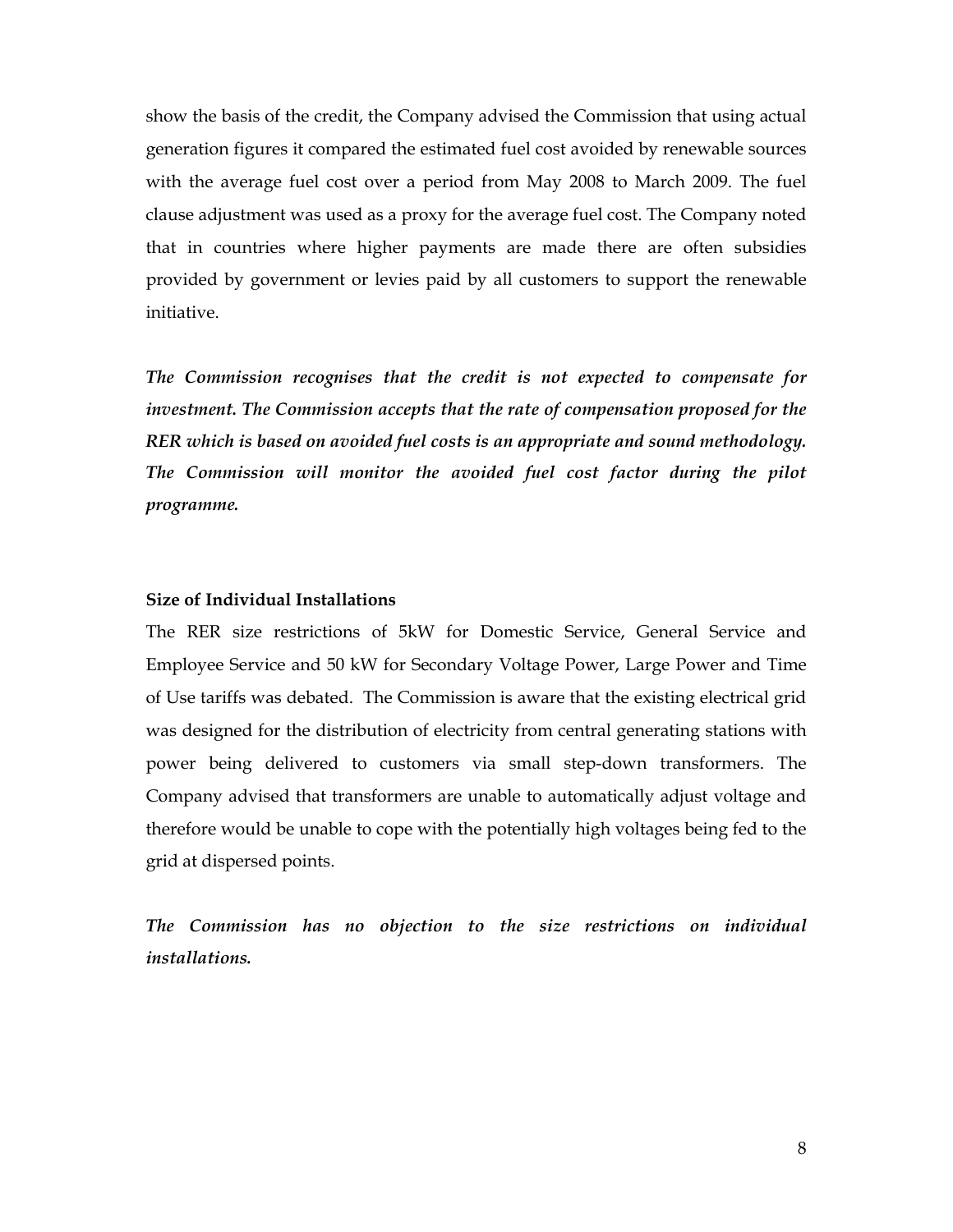#### **Reliability and Stability of Network**

As it pertains to the continued delivery of adequate electricity service to all of BL&P's customers the Commission must consider the impact that the inclusion of renewable energy sources will have on the system. Some respondents suggest that these systems can reliably produce a predetermined voltage on a consistent basis. The Commission however accepts that power quality, harmonics and fluctuations in power supply also factor into the stability of the network and thus limits on the number of installations, in the pilot phase, will have to be imposed to test and minimise any negative impacts.

#### **ISR Penalty**

The BL&P's terms of service for the ISR indicate that in the event the Company notifies the customer of an interruption and the customer fails to reduce power usage as required by the Agreement, no monthly credit will be issued for the month in which the customer failed to reduce power usage. In addition, the value of the credit that would otherwise have been afforded to the customer had it reached its Firm Demand Level during an interruptible period for that billing month, will be added to the customer's bill as a charge for the current month.

The Commission understands that this penalty is applied for breach of contract and that without the penalty there would be no incentive for customers to reduce their usages and "drop down" to the requisite Firm Demand Level. The Commission's initial concern was that the penalty was disproportionate to the point of being detrimental to the customer. The Commission is however satisfied that the penalty is not unreasonable.

#### **ISR - Frequency of Interruption**

There were queries regarding the frequency with which a customer will be requested to drop to its Firm Demand Level relative to another customer. The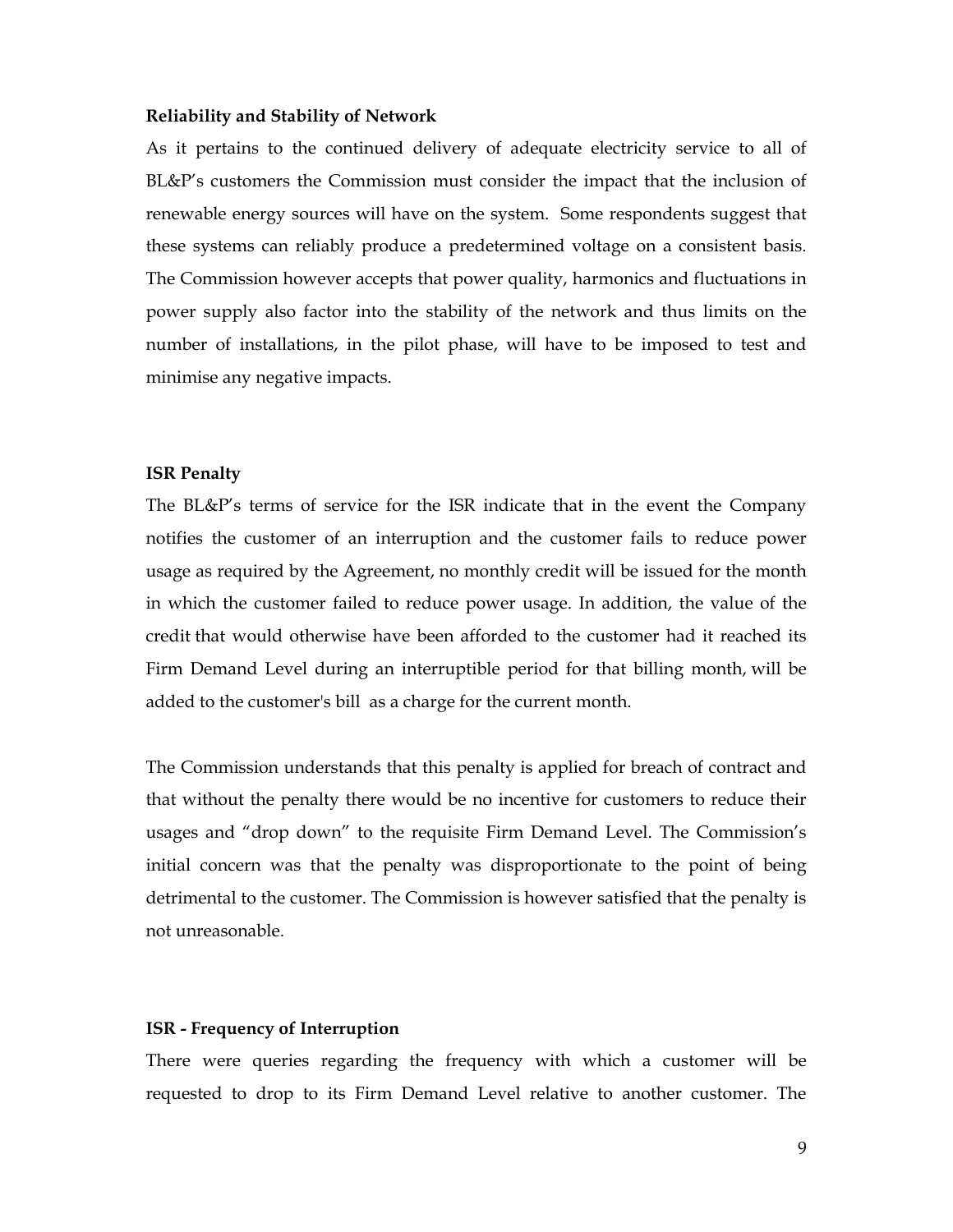Company's position was that it would endeavour to share requests for interruptions among customers so as to ensure that all participating customers are impacted fairly. *The Commission is satisfied with this approach but believes it should be closely monitored and tracked during the pilot period.* 

#### **TOU Tariff – On-peak and Off-peak times**

The times proposed for On-peak are 10:00 a.m. to 9:00 p.m. and for Off-peak 9.00 p.m. to 10.00 a.m. The basis of these times was queried in view of the fact that most commercial activity in Barbados is conducted between the hours of 8:00 a.m. and 4:30 p.m. Additionally it was queried whether there was consideration of the use of a shoulder period in addition to on and off peak periods. The Company confirmed that it was considered but that they decided against its use as they did not want to make the system too complex.

The Commission is satisfied with the information the Company submitted to support the choice of the on–peak and off–peak times. The Company undertook a statistical analysis which included identifying periods of different cost levels to separate time periods. The Commission accepts that incorporating an additional rate for the shoulder period would make the tariff unnecessarily complex.

*The Commission is satisfied with the proposed On-peak (10:00 a.m. to 9:00 p.m.) and Off-peak (9:00 p.m. – 10:00 a.m.) times.*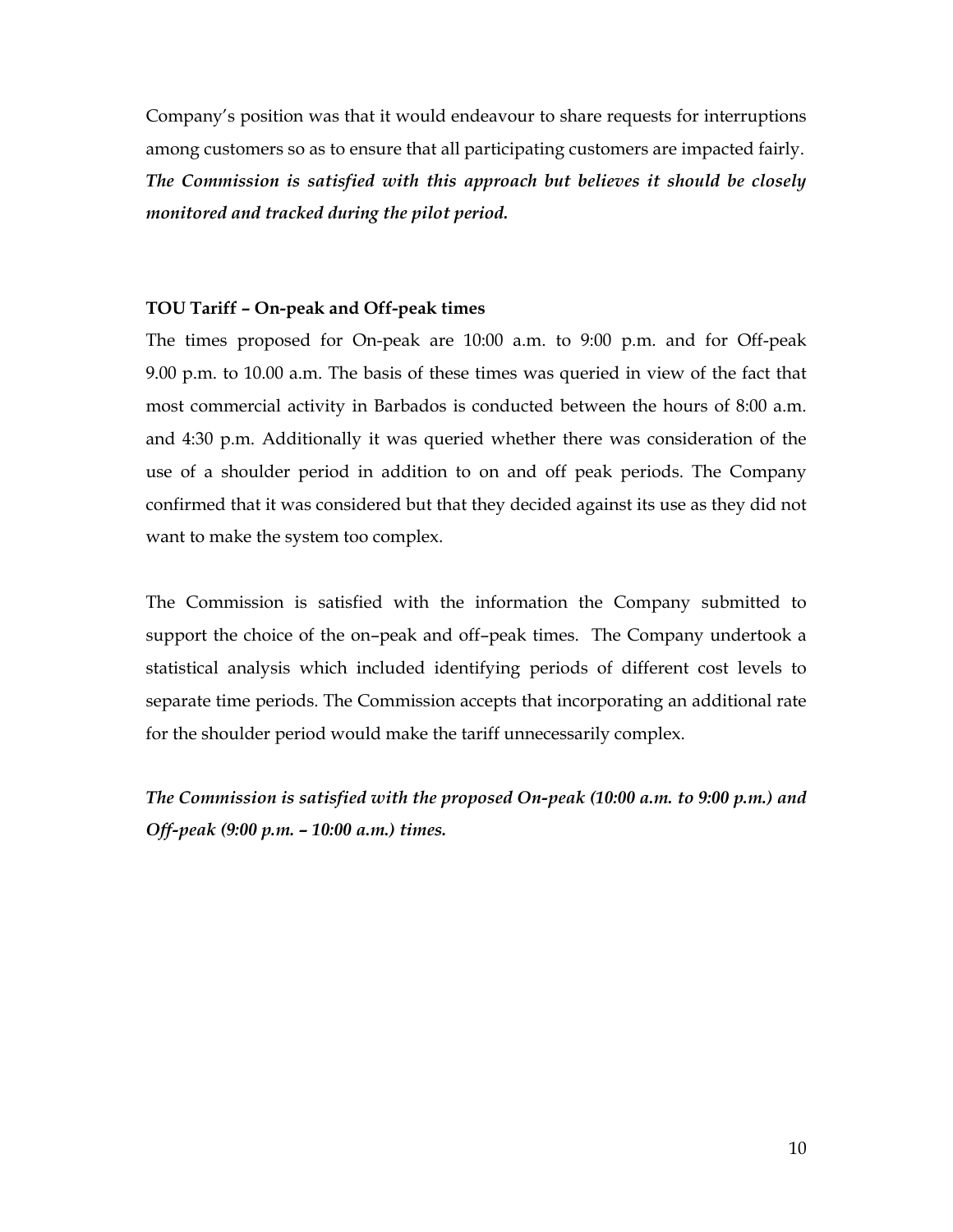# **CONCLUSION**

**The Commission is generally satisfied with the conditions under which the pilot programmes for the RER, the ISR and the TOU tariff are being offered but advises the BL&P that the pilots should be undertaken for no more than two years from the date of implementation which should be no later than July 2010.** 

# **Monitoring and Reporting**

In recognising the need for regulatory oversight of these pilot programmes the Commission considers that it is necessary to put in place a reporting mechanism and format.

The BL&P is therefore required to provide performance reports on the pilot programmes on a six-month basis and a final comprehensive report at the conclusion of the pilot programmes. The reports should include but are not limited to information on:

- Number of customers participating in the pilots
- Reduction in total kWh sold to the RER participants
- kWh renewable energy fed to grid
- Total renewable credits and average amount of renewable credits per customer
- kWh used in on-peak and off-peak periods by TOU tariff participants
- Number and length of interruptions (ISR)
- Distribution of interruptions among participants (ISR)

Any technical or operational problems arising and the mitigating measures employed by the Company should also be reported to the Commission.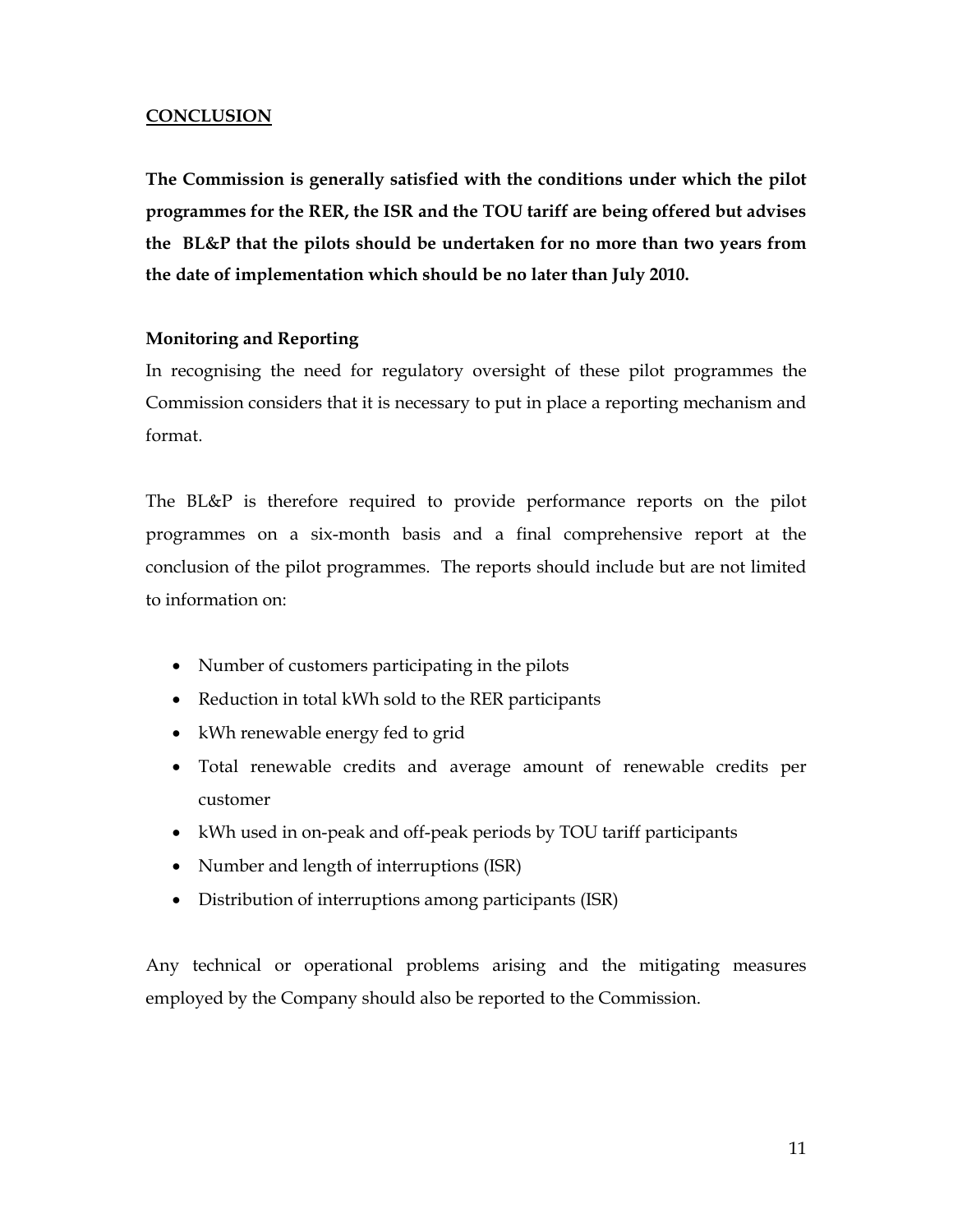#### **Next Steps**

The RER and the ISR are not new tariffs as they lower the charge below the maximum rate set by the Commission; neither do they create new customer classes. Instead they are credits that are associated with pre-existing tariffs and as such will act to lower a participating customer's bill. Given the general compensatory nature of the riders a hearing will not be required after the pilot phase has concluded before full implementation can take place. The Commission requires notification of the BL&P's assessment of the pilot programmes for these riders and any proposed amendments prior to implementation.

Under the Utilities Regulation Act (URA) the TOU tariff is a new rate and would create a new class of customers. Section 3(1) (b) of the URA requires the Commission to set maximum rates and section 14 of the URA states that in any proceeding before the Commission involving a proposed rate the burden of proof to show that the rate is fair and reasonable shall be on the service provider. In view of this the Company, at the end of the pilot period and having garnered the necessary information, should submit an application to the Commission to justify that the proposed rate to be offered to the general public is fair and reasonable.

Between the conclusion of the pilots and the permanent implementation of the RER, ISR and TOU tariff all terms and conditions applicable under the pilot period will continue to apply unless expressly stated.

 The Commission expects that for the RER, new contracts with extended time periods will be submitted to the Commission for review prior to permanent implementation.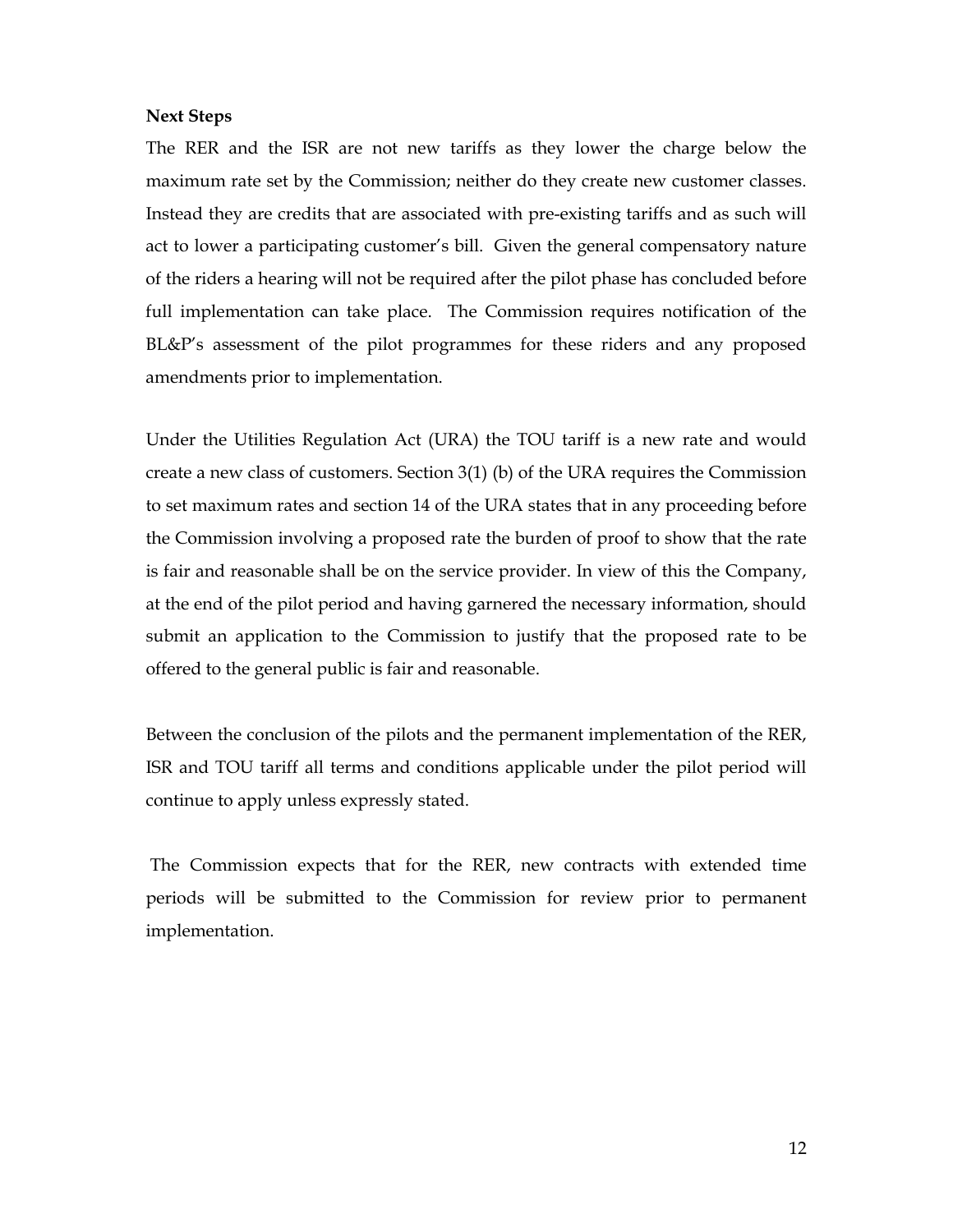#### **APPENDIX 1**

#### **SUMMARY OF RESPONDENTS' COMMENTS**

#### **Renewable Energy Rider (RER)**

#### *Compensation*

Many respondents were concerned about the level of compensation being offered to RER participants. One respondent suggested that the consumer should be compensated for all the renewable energy that is generated, not only the excess that is fed to the grid. He further intimated that if we are serious about renewable energy buy-back then the rates would have to be reflective of a proper rate of return as no lending institution is going to finance a photovoltaic system or anything else where the compensation is not based on an adequate rate-of-return. Another respondent proposed compensation based on the avoided cost of generation as opposed to avoided fuel cost only. As an example he referenced the Ontario model which, under its net metering arrangement, compensates the consumer at a rate that is commensurate with what the consumer is charged. A third respondent asserted that by proposing a single tariff of 1.8 times the fuel adjustment charge wind energy will be over compensated and solar energy undercompensated. He further contended that the RER should provide compensation to customers based on the avoided energy cost. These avoided costs consist of avoided energy cost, avoided variable operations and maintenance cost, avoided technical losses and avoided capacity or outage cost. He added that these costs are dependent upon the time of day when these costs are incurred and therefore dependent on the load shape of the renewable resource. These costs are equivalent to the load dependent marginal cost of the applicant.

In its written response the Company submitted that in countries such as Canada, Germany and Spain large subsidies are provided by the government or levies are paid by all customers to support renewable initiatives. These measures allow such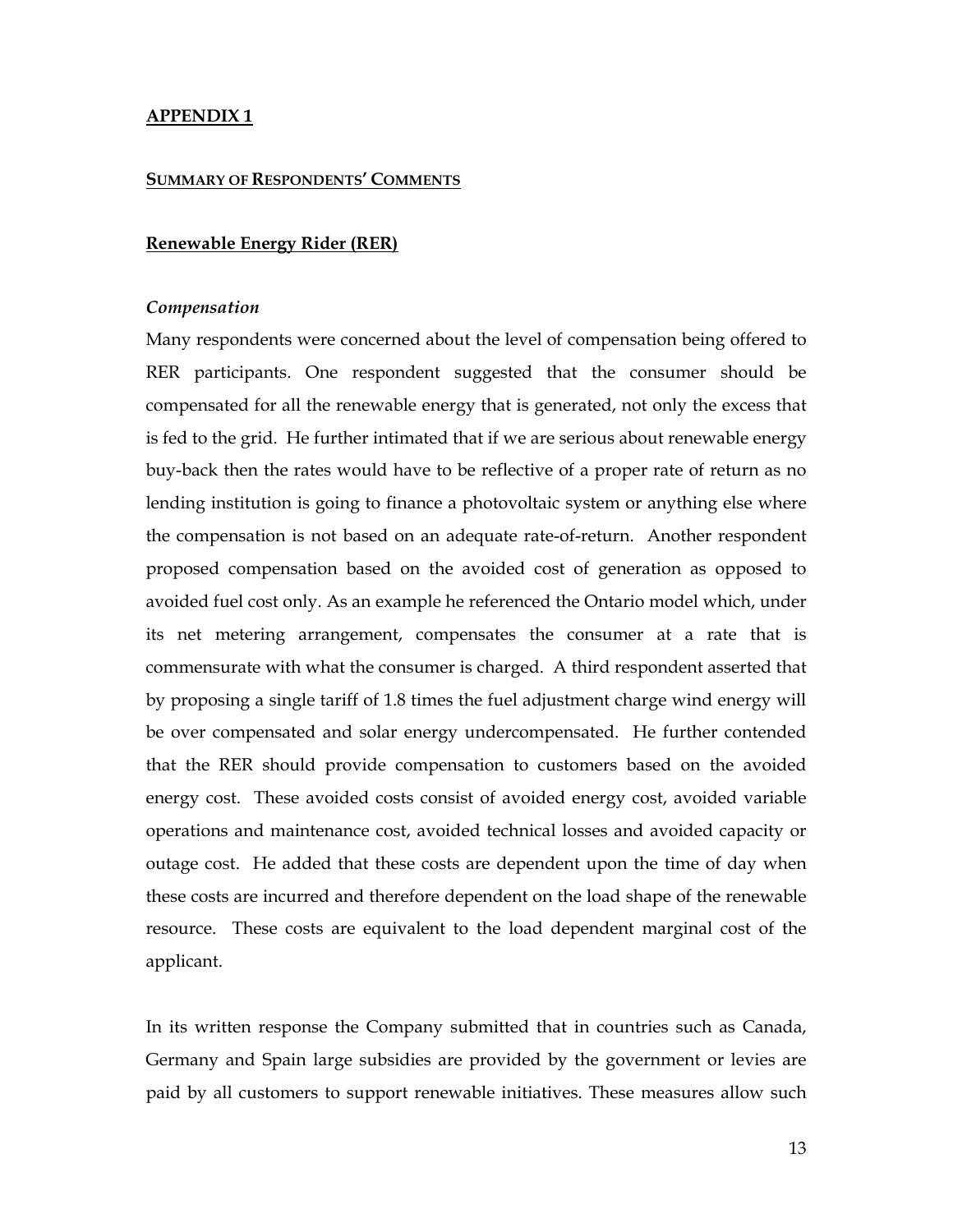countries to offer payments for renewable energy that are higher than avoided cost. There are no such mechanisms in place in Barbados.

#### *Contracts*

The issue of contract negotiation and duration was raised. It was pointed out that the citizenry were not afforded the opportunity to make an input into the terms of the contract and that a one to three- year contract would not satisfy the requirements of a lending agency as this time frame would not allow for the recovery of investment costs. Twenty-year contracts were considered standard in countries utilizing renewable energy.

#### *Incentives to New Renewable Energy Generators*

The use of the term "customers who already employ photovoltaic, wind turbine and hybrid solar and wind……" was queried. It was suggested that there was no incentive for new persons to participate. The Company states that it would not be excluding any persons from participating in the pilot.

#### *Incentives for 'Green' Energy Production*

In response to question 4 of the Commission's consultation paper a respondent indicated that he believes that an added financial incentive to produce 'green' energy is warranted. The Company has stated that it is interested in participating in programmes that promote the use of renewable energy.

#### *Sample Size and Duration of Pilot*

Concern was voiced about the RER quota of 200 customers. The fear was that Large Power and Secondary Voltage Power customers may utilise all the available slots, causing the response of the residential customers to be lost. It was suggested that either the total number of participants be increased or quotas be given to each class of customer. Reservations over the proposed duration of the pilot were also raised. In replying to this concern the Company indicated its agreement with the suggestion. The Company further indicated that it is not its intention to limit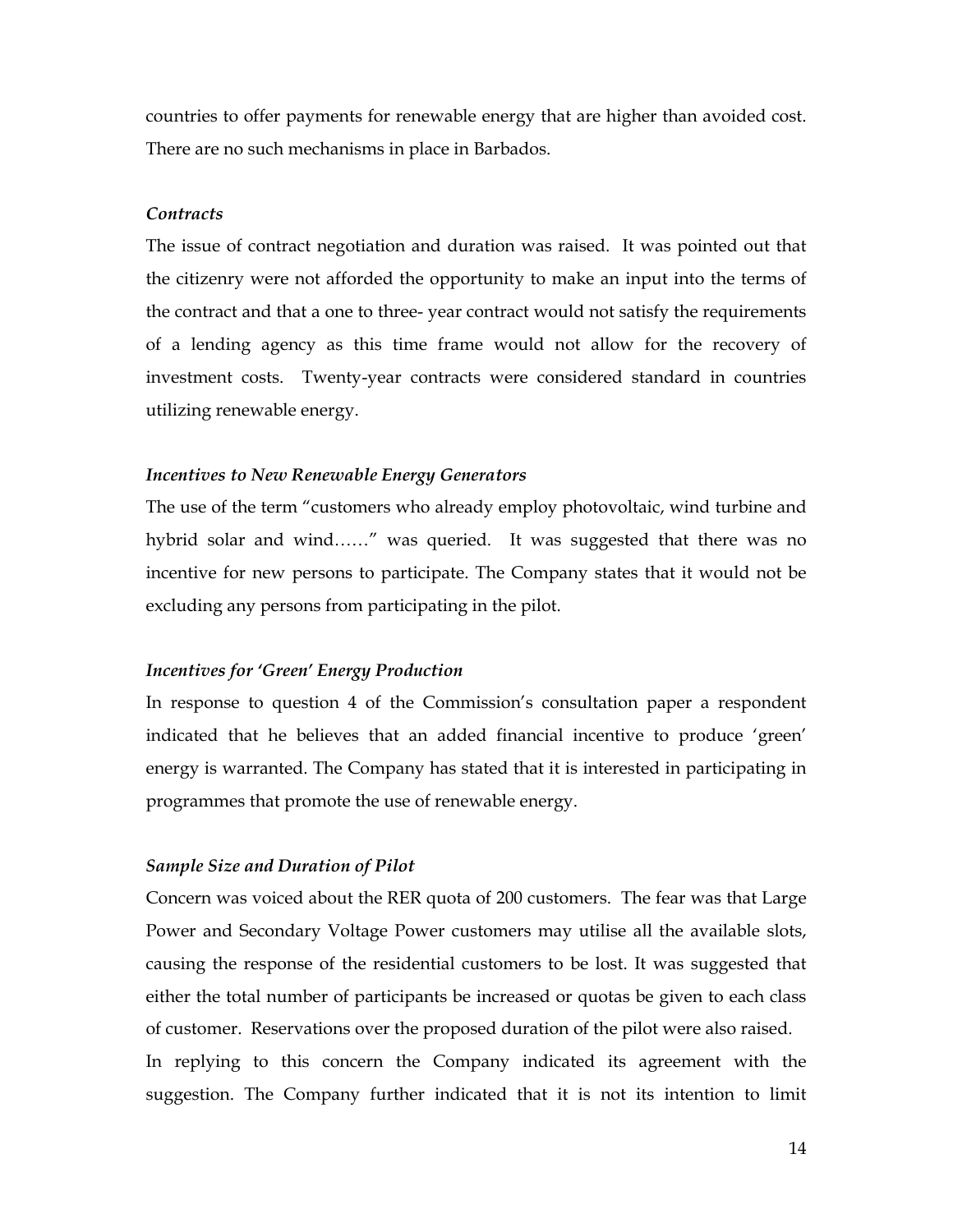participation in the RER to only those customers who already employ renewable energy sources. The programme will be available to all customers within the approved limit.

One respondent disagreed with the notion of a three-year pilot period. He suggested that renewable energy systems have been around for some time and have advanced technologically and that photovoltaics were ideally suited for Barbados. The latter assertion was supported by the fact that Barbados has many more hours of adequate sunlight than the European countries which have delved into solar energy. His own findings from his home system show that a system located in Barbados is able to produce twice the amount of electricity as a similarly sized unit in Europe. Another respondent called for the renewable energy programme to be implemented immediately on a permanent basis. On this issue, the Company contends that it will need adequate time to assess the impact. The three years will be used to collect load research data as well as monitor the system. The Company submitted that it operates an island system and thus has to be sure that that the system will not be negatively impacted by renewable technologies which by their nature are intermittent.

#### *Size of Individual Installations*

A respondent queried the size restriction on individual installations. This clause, he believes, restricts the amount of electricity that can be produced privately. In his response Mr. Worme, Chief Marketing Officer of BL&P, indicated that the size restriction on the individual installations was intended to ensure that their customers who utilise conventional electricity are not negatively impacted. There are also issues of power quality and reliability that have to be taken into consideration. In the Company's written response it was noted that the electrical grid was designed for the distribution of electricity from central generating stations with power being delivered to customers via small step-down transformers. It was explained that the transformers cannot automatically adjust the voltage.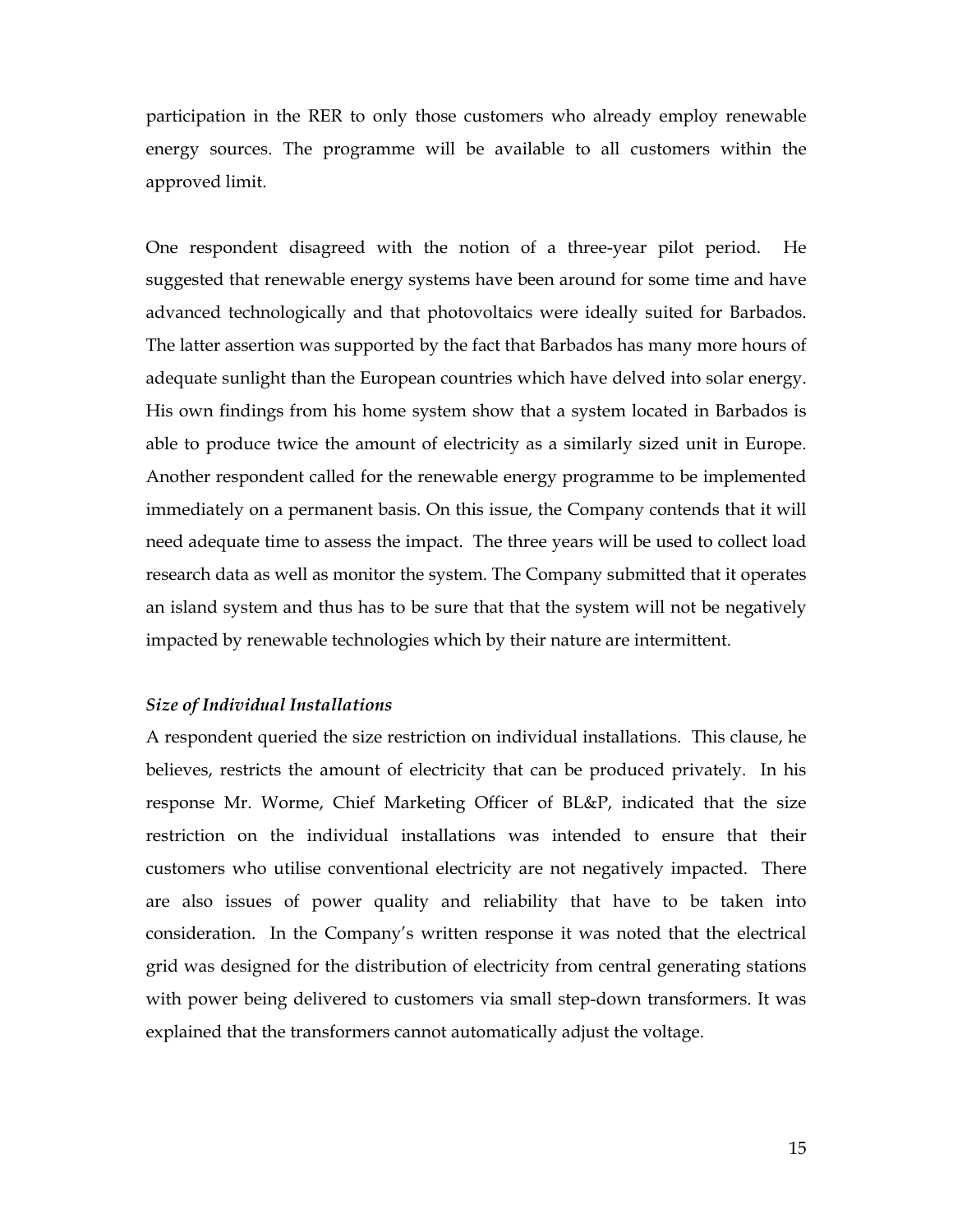#### *Interconnection*

The issue of interconnection was also raised. It was stated that there needed to be clear guidelines. The Commission notes that subsequent to the oral consultation draft requirements for interconnection were published on the Company's website.

#### *Legal Grounding*

The legal basis for the RER pilot project was queried. Sir Henry Forde, Legal Counsel for the BL&P indicated that there are statutory provisions that regulate the sale of electricity and the conditions under which people can receive or can output electricity. Mr. Peter Williams, Managing Director of the BL&P, later indicated that Barbados has no energy policy that speaks to the subsidisation of renewable energy.

#### *Metering*

The question of the type of metering system proposed was also tabled.

The Company informed the Commission that the BL&P was proposing the use of bidirectional meters which are capable of measuring the electricity entering the customer's premises from the grid and also that which is being fed to the grid from the customer's premises. The Company indicated that it was not looking at straight net metering – the difference between what goes out from what comes in, but that it is proposing a rate that is linked to the fuel cost. He also stated that the company is proposing that the meter be used for measuring the renewable resource.

#### *Quality and Reliability*

One respondent who has practical experience in the operation and use of photovoltaics assured the Commission that with respect to the "purity" or quality of the electricity generated from photovoltaics, the system he employs is reliably able to produce 110 volts almost consistently. He further intimated that when voltage drops do occur the system remains pure because of the grid time system. The system is monitored 24 hours a day.

In response Mr. Worme cautioned that there were other factors to be considered other than power quality including voltage, harmonics, and fluctuation in power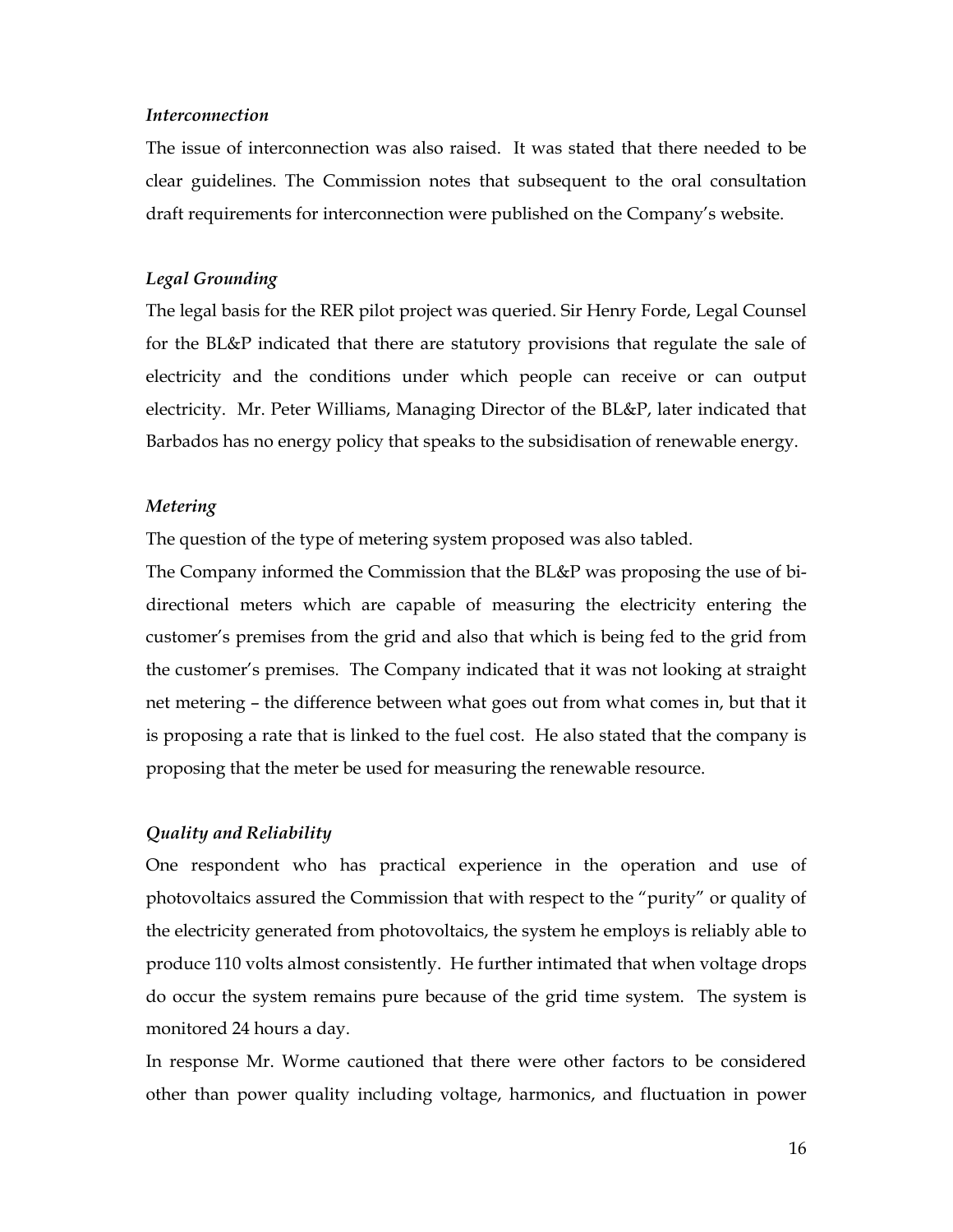supply. He contended that one installation will not have a big impact on the national system but multiple installations have the potential to impact the overall system and individual transformers. He indicated that the Company has to ensure that once the renewable energy interconnection is broadly available existing customers are not negatively impacted.

#### *Credit System*

A query as to why a rolling credit system was chosen as the preferred means of compensation under the RER pilot was voiced.

The Company submitted that it is the most reasonable approach given the levels of expected credits and charges. The Company however suggested that it was prepared to adjust the system after information had been gathered during the pilot phase.

#### *Alternative renewable sources*

It was noted that no reason was given as to why the Company limited its proposal to solar and wind energy. It was suggested that there is potential for biomass, biogas and bio-fuel power generation on the island.

#### **Interruptible Service Rider (ISR)**

#### *Sample Size and Duration of Pilot*

Questions were raised concerning the empirical value to be gained from limiting the sample to 20 participants and using a three-year sampling period. Many respondents considered the sample size to be too small and the duration too long. Staff also queried the sufficiency of the proposed sample size. The Company intimated that they were being very careful with this particular pilot because there is a greater revenue risk involved.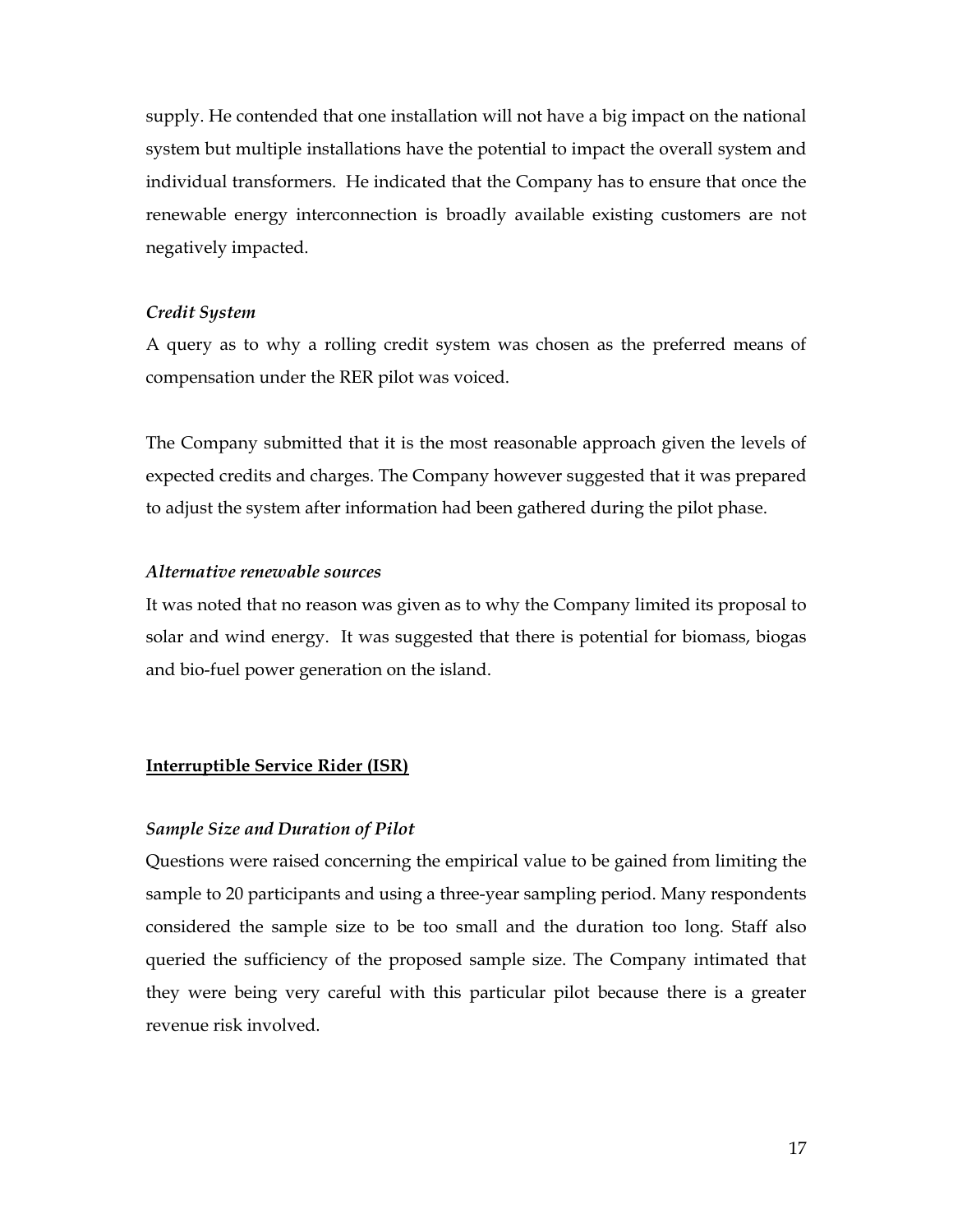### *Load*

It was enquired whether the load level that would trigger an interruption would be variable or fixed. Mr. Worme indicated that the interruptible load level would be very variable because the interruption will be determined by the amount of capacity that is available to the Company.

#### *Dual Participation in ISR and TOU Tariff*

Explanation was sought as to why Interruptible Service Rider customers are not allowed to benefit from the Time-of-use tariff. The answer given to this question was that it would not benefit the company financially to have a single customer utilise two schemes that both seek to reduce demand in the on-peak period.

#### *Interruptible Service Diversity Factor*

The Company was questioned about the marginal cost analysis that guided the development of the interruptible service credit, and how the two proposed capacity credits were determined.

The Company indicated that the marginal cost study was used to calculate the capacity credit and provided the Commission with the calculation.

#### **Time of Use (TOU) Tariff**

#### *Sample Size and Duration of Pilot*

On the issue of the TOU tariff, the restriction on the number of participants and the proposed duration of the pilot was queried. One respondent was of the view that either the proposed time frame was too long and suggested 18 months or the number of large power customers allowed to participate should be significantly increased. He questioned the empirical value that could be gained from looking at a small (30) sample size for such a long time (3 years).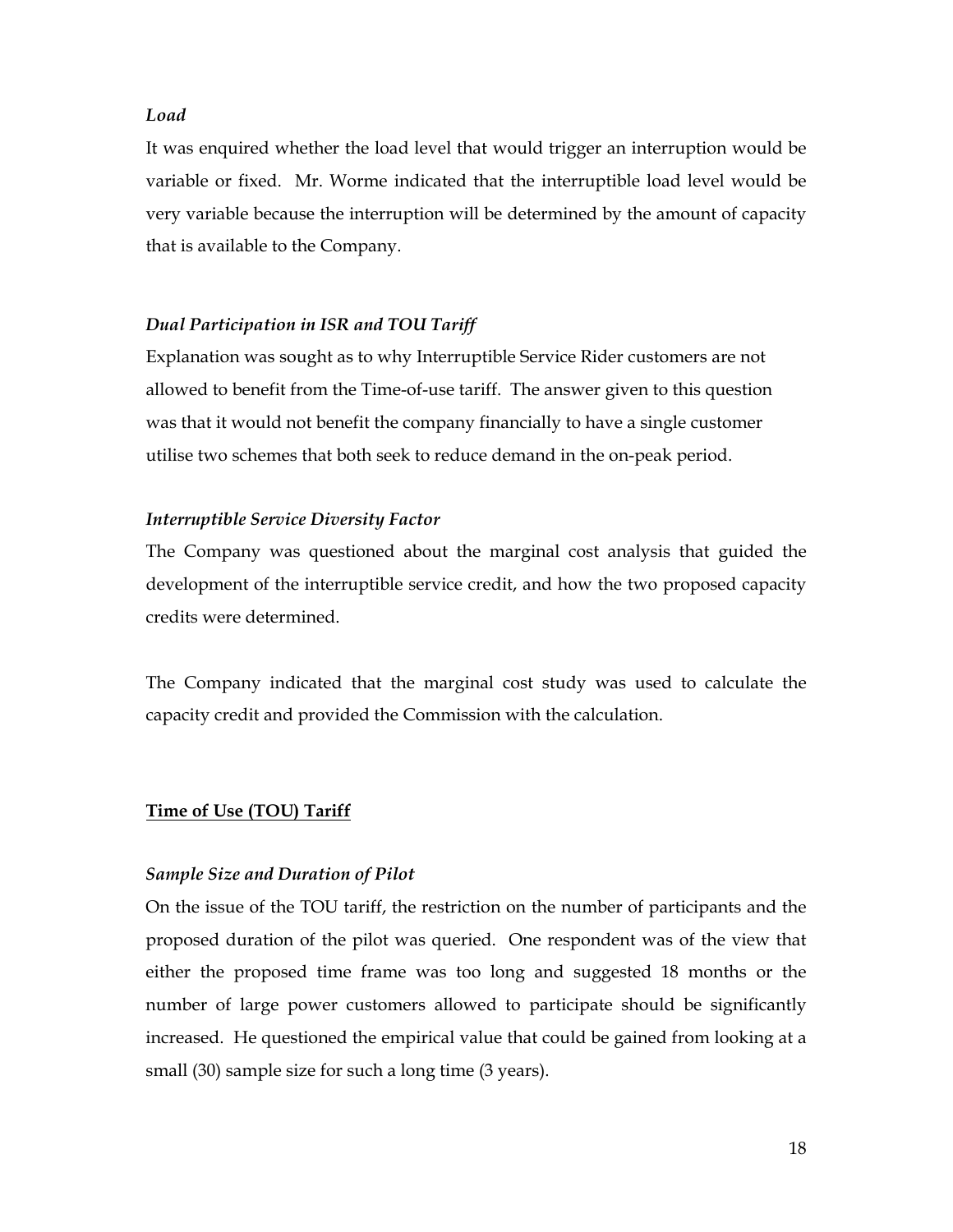#### *On-peak and Off-peak Times*

 A respondent disagreed with the times proposed as On-peak (10:00 am to 9:00 pm) and Off-peak (9:00 p.m. –10:00 a.m.). His argument was based on the fact that most commercial activity in Barbados is conducted between the hours of 8:00 a.m. and 4:30 p.m. during week-days and suggested that this time should instead be used as On-peak.

#### *Benefit Derivation*

It was queried whether the Company had planned or is amenable to making provisions for discussions with large power customers taking part in the TOU pilot on matters relating to how they may optimise their involvement in the pilot. In responding Mr. Worme revealed that the Company did not have much information with which to work but the participating companies would have an idea of how they use their power and therefore if they would be likely beneficiaries. He however indicated that they intend to work with individual customers.

#### *Shoulder Period*

The use of a shoulder period in addition to on and off peak periods was suggested. Mr. Worme confirmed that it was considered but decided against its use as they did not want to make the system too complex.

#### **General Comment**

#### *Impact of Approved Substantive Rates on Pilot Rates*

In responding to the question of whether the rates for the pilot programmes and those in the substantive rate application were linked and if so how would a denial of the proposed rates in the substantive application affect the pilot rates, Mr. Worme indicated that they were linked. He further pointed out that the cost-of-service information and the proposed rates were used to develop the rates for the Time-of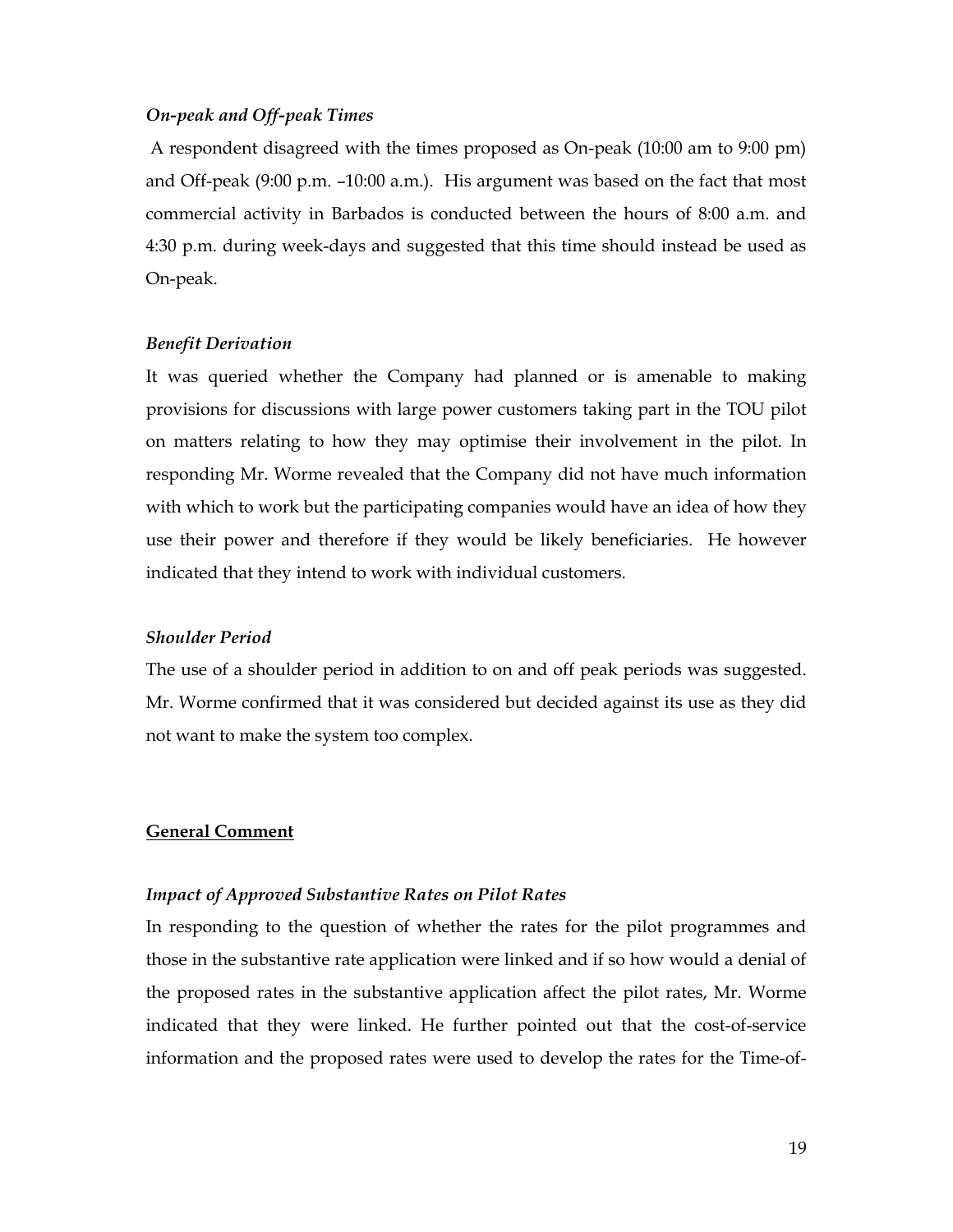use and Interruptible Service Riders and any adjustments of the proposed substantive rates would require a revision of the rates for the proposed riders.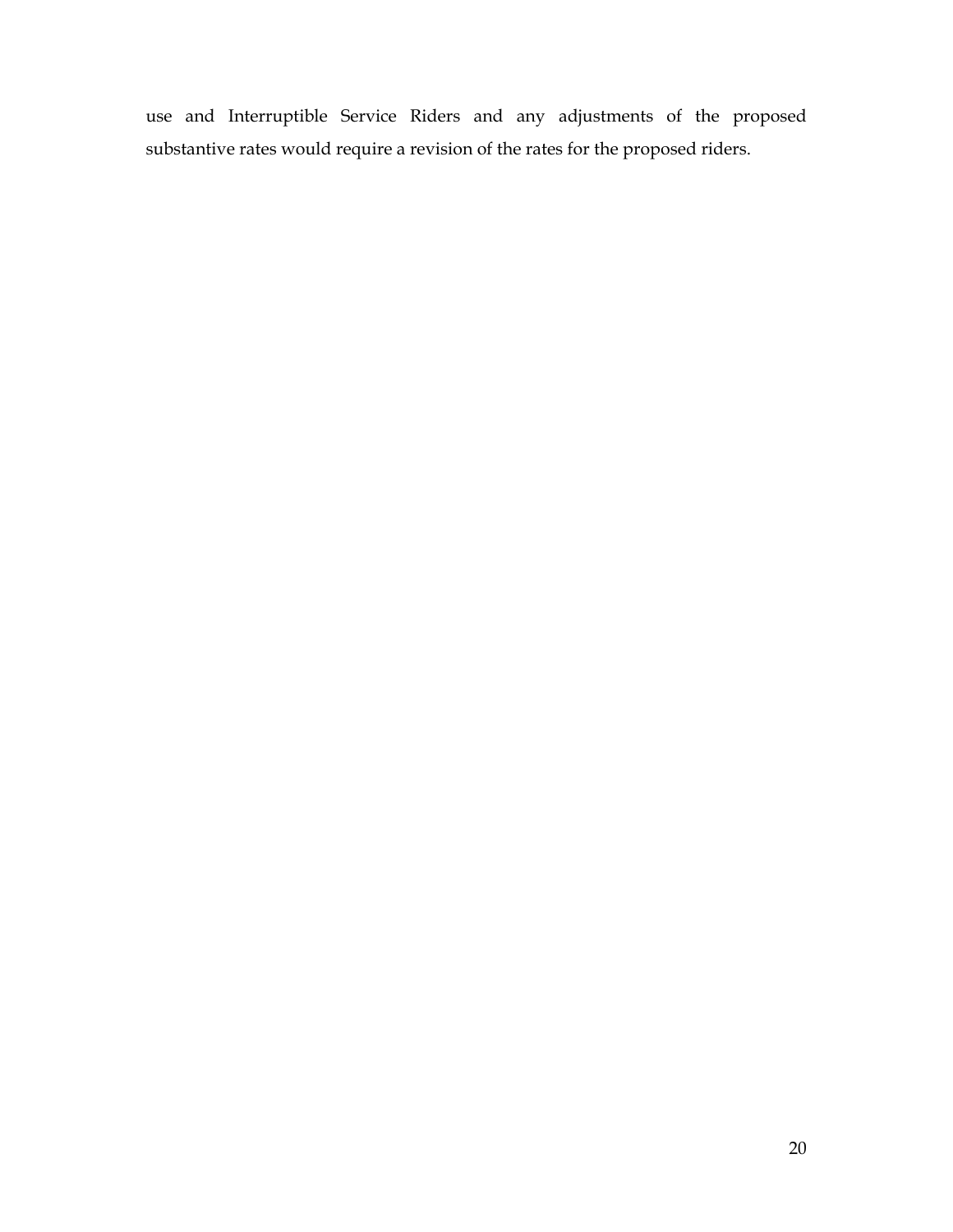### **APPENDIX 2**

#### **Brief Description of Renewable Energy Rider as proposed by the BL&P**

The Renewable Energy Rider provides the opportunity for customers who produce renewable energy for their own use to sell excess to the grid. It is proposed that this rider will be available to customers who qualify for the Domestic Service (DS), Employees (EMP), General Service (GS), Secondary Voltage Power (SVP), Large Power (LP) and Time-of-Use (TOU) tariffs, with the renewable power source located on the customer's own or rented premises. All the provisions of the applicable Domestic Service, Employee Service, General Service, Secondary Voltage Power, Large Power and TOU tariffs will apply except as amended by the rider. The rider was proposed to initially be offered as a pilot for three years; however consumers requesting service under this optional rider are required to enter into a power purchase agreement with the Company for a minimum of one year.

Customers applying for this rider would be limited by the following conditions:

- the maximum number of systems connected to the grid will be limited to 200 customers on a first-come first-serve basis or a combined maximum installed capacity of 1,600 kW, which is equivalent to approximately 1% of the Company's overall system peak demand for 2008, whichever occurs first;
- applicants for this rider must be customers of the BL&P;
- the maximum size of an individual installation for customers on the DS, GS, and EMP tariffs will be limited to 5kW but not exceeding 50% of the ampere rating of the main breaker of the installation;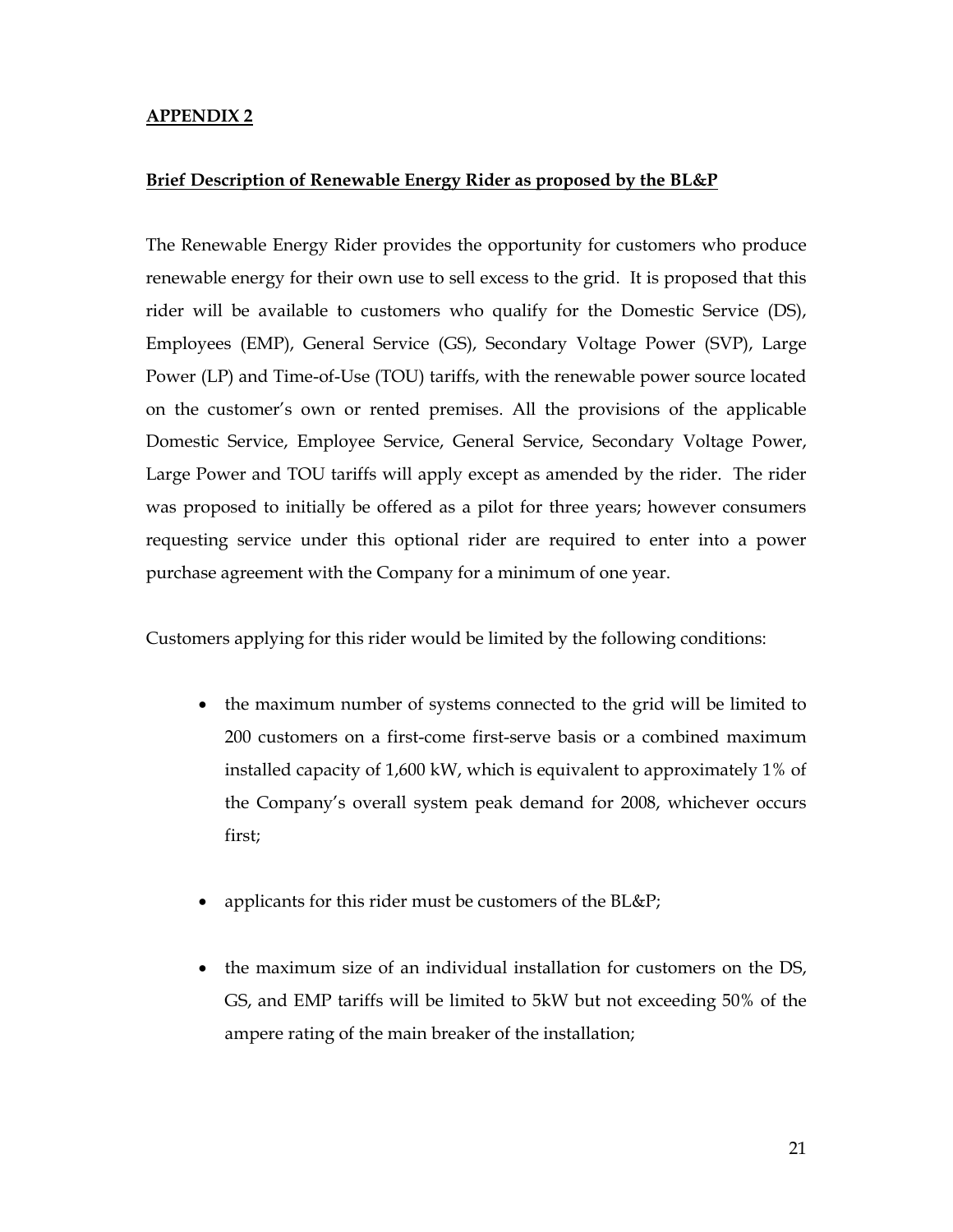• the maximum of an individual installation for customers on the SVP, LP and TOU tariffs, will be 50 kW but not exceeding 50% of the ampere rating of the main breaker of the installation; and

All kWh sold to the grid will be compensated for via a credit at 1.8 times the Fuel Clause Adjustment or 31.5 cents/kWh, whichever is greater.

#### **Brief Description of Interruptible Service Rider as proposed by the BL&P**

This pilot Interruptible Service Rider is proposed for three years. It will be available to SVP and LP customers who can demonstrate their ability to reduce their load to the Firm Demand Level (FDL), the demand that the customer intends to exclude from interruption, within 30 minutes of being notified to do so by the Company. This FDL is a negotiated kVA demand that would have been previously agreed to by both parties. Eligible customers must have a billing demand in excess of 300 kVA and a Monthly Interruptible Demand of not less than 100 kVA. This rider is to be made available on a first-come first-serve basis up to a maximum of 20 customers whose total installed capacity shall not exceed 10,000 kVA. TOU tariff customers are not eligible to participate under this rider.

A minimum FDL of zero is proposed and the customer shall not be required to exceed 240 hours of interruption in a contractual year.

#### **Interruptible Capacity Credits**

The Company will credit the customer for their Monthly Interruptible Demand (MID) at the following rates:

(a) \$12.00 / kVA (\$13.80 VAT inclusive) of Monthly Interruptible Demand (MID) for customers agreeing to be interrupted between 8:00 a.m. and 9:00 p.m. on any day except Saturdays, Sundays and public holidays.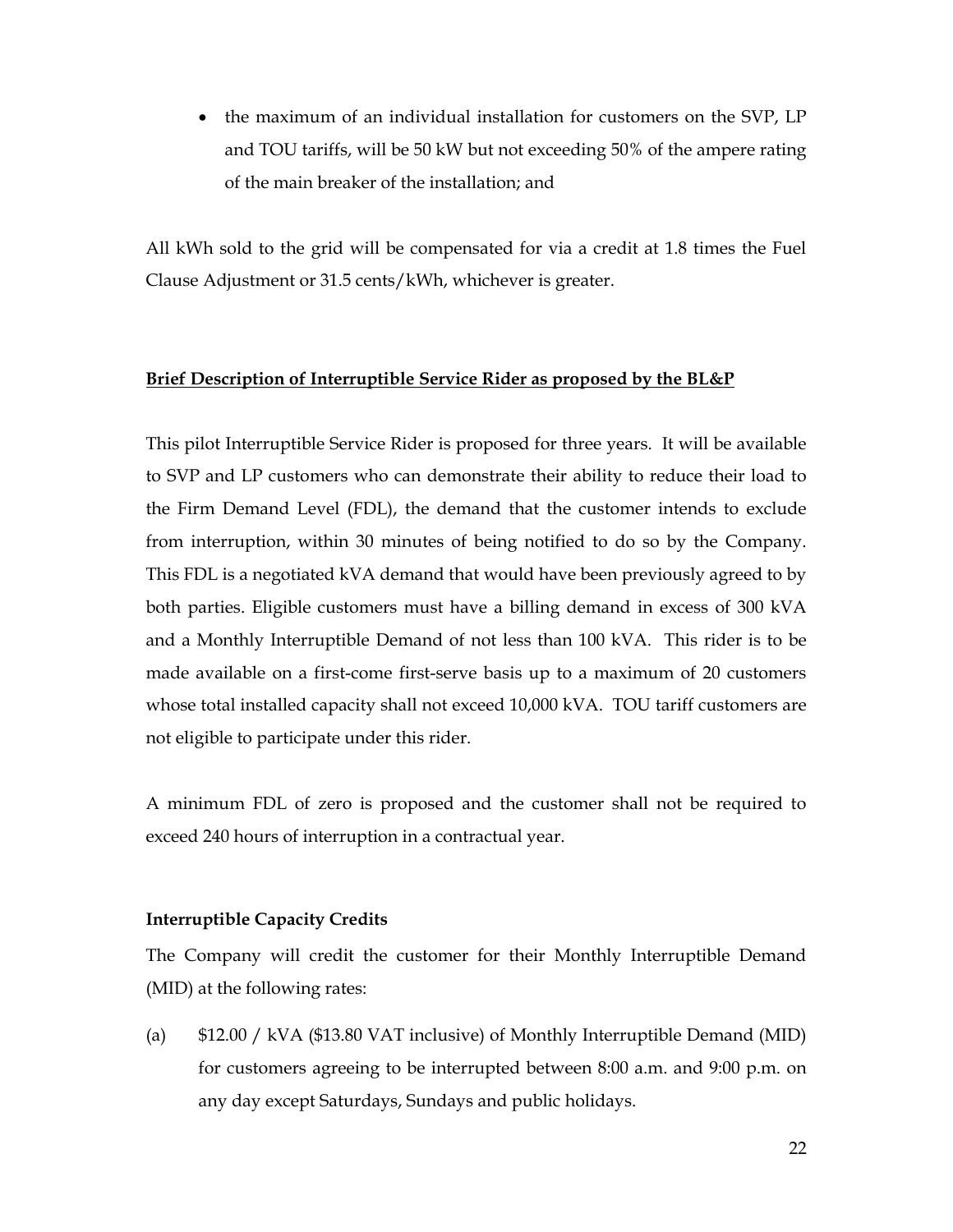- (b) \$9.00 / kVA (\$10.35 VAT inclusive) of Monthly Interruptible Demand (MID) for customers agreeing to be interrupted between 8:00 a.m. and 4:30 p.m. on any day except Saturdays, Sundays and public holidays. where:
	- a) The **Monthly Interruptible Demand (MID)** is the difference between the **Average Demand (AD)** and the **Firm Demand Level (FDL)**

 $MID = AD - FDL$ 

b) The **Average Demand (AD)** is the number of kilowatt hours (kWh) consumed by the customer for the billing period divided by the number of days (DOS) in the billing period times 24 hours minus the number of hours interrupted in the month (Ih) and divided by power factor of 0.85:

#### $AD = (kWh/(DOS*24-1h))/0.85$

c) The **Firm Demand Level** (FDL) is the kVA demand level established between the Company and the customer that specifies the load limit of interruption. The customer must reduce the demand to this level or below during periods of required reductions.

In the event the Monthly Interruptible Demand (MID) is less than the minimum of 100 kVA no credit will be paid for that month.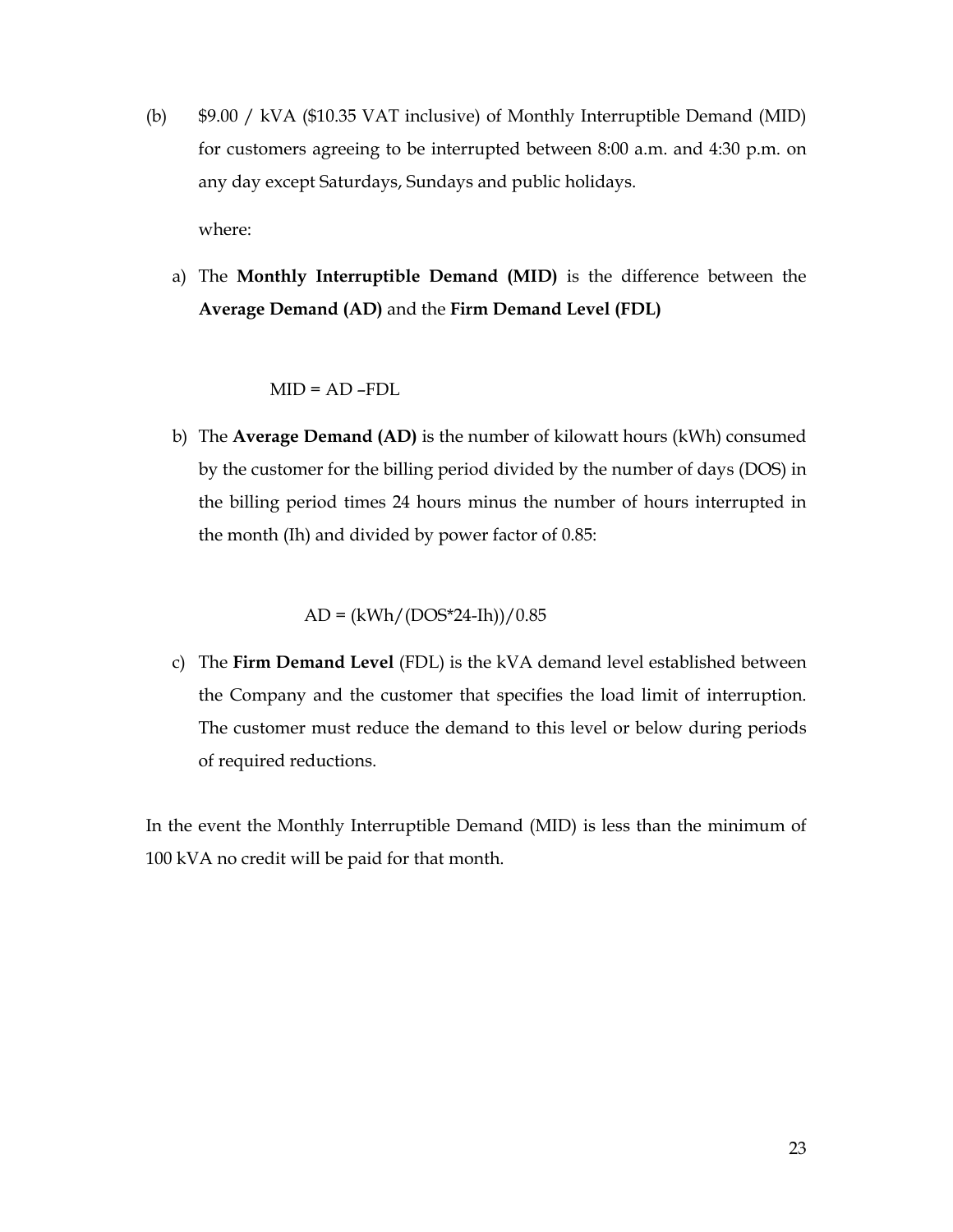#### **Brief Description of Time-of-Use Tariff as proposed by the BL&P**

This tariff is available as a pilot programme for three (3) years to customers who satisfy the criteria for the Large Power (LP) tariff on a first-come first-serve basis within the first twenty-four (24) months of the pilot programme. This is available for a maximum of thirty (30) electricity services, with no more than six (6) services per entity subscribing unless otherwise approved by the Company.

Under this tariff, the Company will supply three-phase alternating current electricity at 50 Hz, and one of the nominal primary voltages specified in the latest revision of the Company's booklet entitled "*Information and Requirements Covering Installation of Electric Services and Meters*".

This tariff is available for customers with a billing demand of not less than 50 kVA. No service may be transmitted from a customer to other premises without the express prior written consent of the Company.

#### **Monthly Rate**

**1) Customer Charge** - This applies to each electricity service under this tariff for the fixed costs of providing service, including the service installation, meter reading, billing and customer service.

 $$300.00/m$  onth + \$45.00 VAT = \$345.00/month

**2) Demand Charge** - This applies to each electricity service under this tariff for the costs associated with the generating facilities, transmission and distribution lines, substations, transformers and other facilities required to meet individual and combined customer peak demand.

\$18.00/kVA of Billing Demand + \$2.70 VAT = \$20.70/kVA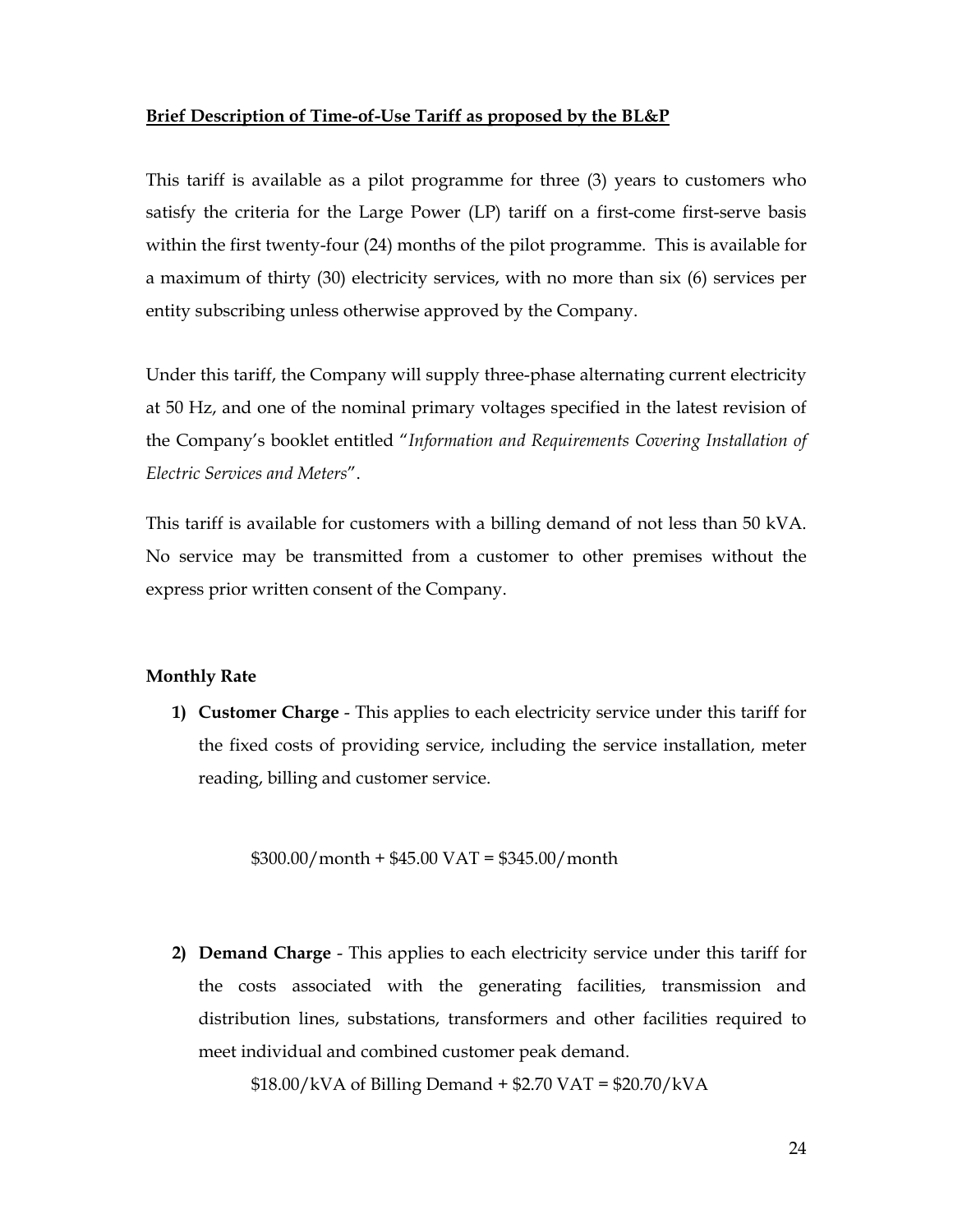**3) Base Energy Charge** - This applies to each electricity service under this tariff for the variable energy costs associated with the provision of this service, except the cost of fuel, within the time periods shown below:

> On-peak: \$0.2190 / kWh + \$0.03285 VAT = \$0.25185/kWh Off-peak: \$0.0620 / kWh + \$0.0093 VAT = \$0.0713/kWh

- **4) Fuel Charge**  This applies to each electricity service under this tariff for the cost of fuel associated with the provision of this service, within the time periods shown below:
	- On-peak: 1.12 times the Fuel Clause Adjustment (cents/kWh) plus VAT
	- Off-peak: 0.92 times the Fuel Clause Adjustment (cents/kWh) plus VAT

The Fuel Clause Adjustment is calculated according to the Fuel Clause approved by the Fair Trading Commission and may vary from month to month.

#### **Definition of Time Period**

- On-peak 10:00 a.m. to 9:00 p.m. Monday through Friday, except annually published public holidays
- Off-peak All hours other than on-peak